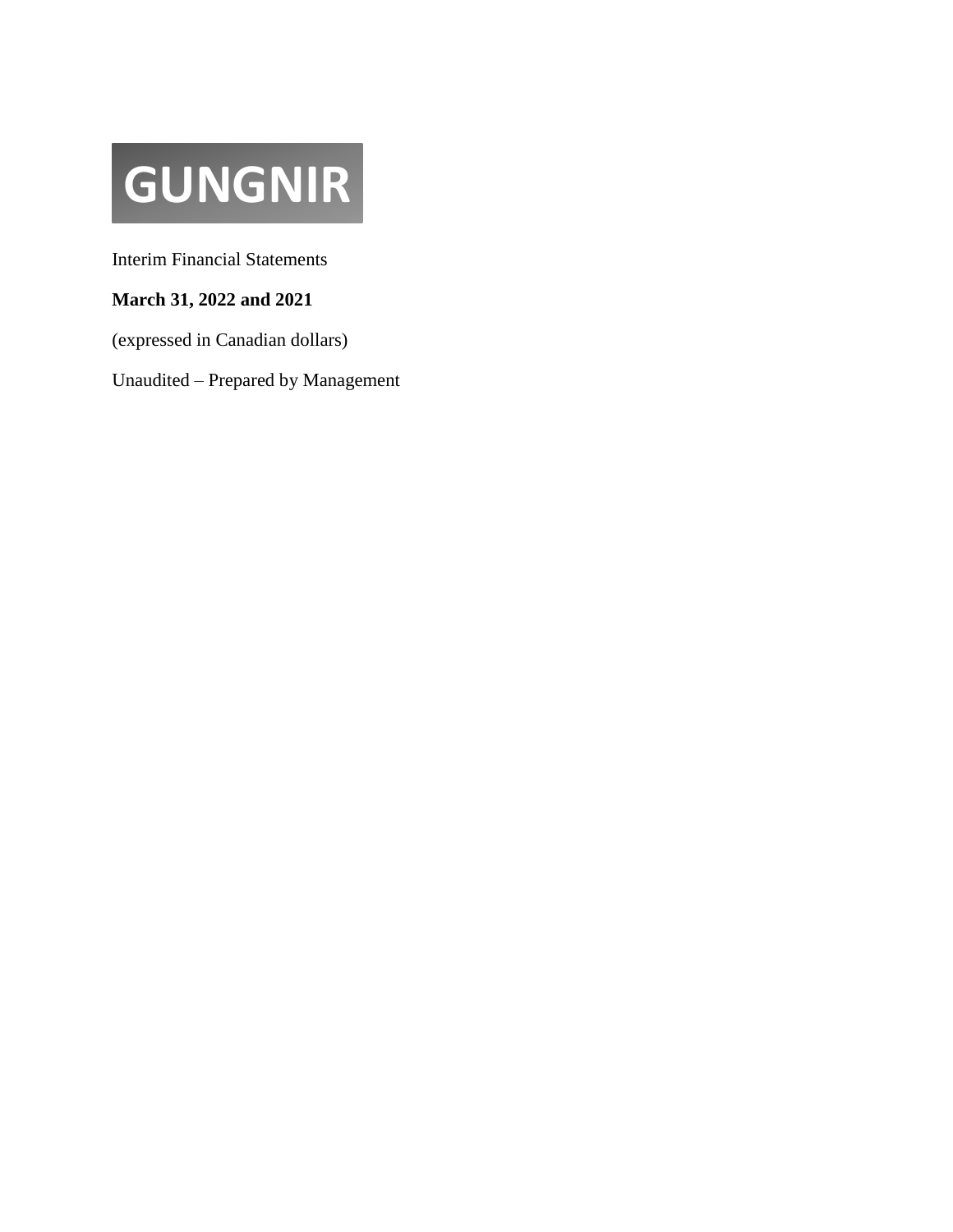### **Statements of Financial Position**

| (expressed in Canadian dollars)          |                | Unaudited – Prepared by Management |                      |  |
|------------------------------------------|----------------|------------------------------------|----------------------|--|
| As at                                    |                | March 31,<br>2022                  | December 31,<br>2021 |  |
|                                          | <b>Note</b>    |                                    |                      |  |
| <b>Assets</b>                            |                |                                    |                      |  |
| <b>Current assets</b>                    |                |                                    |                      |  |
| Cash and cash equivalents                | 3              | \$<br>3,032,020                    | \$<br>1,191,394      |  |
| Accounts receivable and prepaids         | $\overline{4}$ | 882,198                            | 37,312               |  |
|                                          |                | 3,914,218                          | 1,228,706            |  |
| <b>Non-current assets</b>                |                |                                    |                      |  |
| Deposits                                 | 3              | 11,514                             | 11,514               |  |
| <b>Reclamation</b> bonds                 | 5              | 35,753                             | 35,753               |  |
| Exploration and evaluation properties    | 6              | 2,673,178                          | 2,660,268            |  |
| <b>Total assets</b>                      |                | 6,634,663                          | 3,936,241            |  |
| <b>Liabilities and equity</b>            |                |                                    |                      |  |
| <b>Current liabilities</b>               |                |                                    |                      |  |
| Accounts payable and accrued liabilities |                | 131,069                            | 50,333               |  |
| <b>Total liabilities</b>                 |                | 131,069                            | 50,333               |  |
| <b>Equity</b>                            |                |                                    |                      |  |
| Share capital                            | 7              | 32,968,339                         | 31,789,790           |  |
| Stock-based payment reserve              | 7              | 805,124                            | 764,552              |  |
| Warrants                                 | 7              | 1,615,864                          | 344,264              |  |
| Contributed surplus                      | 7              | 6,797,497                          | 6,789,497            |  |
| Deficit                                  |                | (35,683,230)                       | (35,802,195)         |  |
| <b>Total equity</b>                      |                | 6,503,594                          | 3,885,908            |  |
| <b>Total liabilities and equity</b>      |                | \$<br>6,634,663                    | \$<br>3,936,241      |  |

Nature and continuance of operations (Note 1) Subsequent events (Note 13)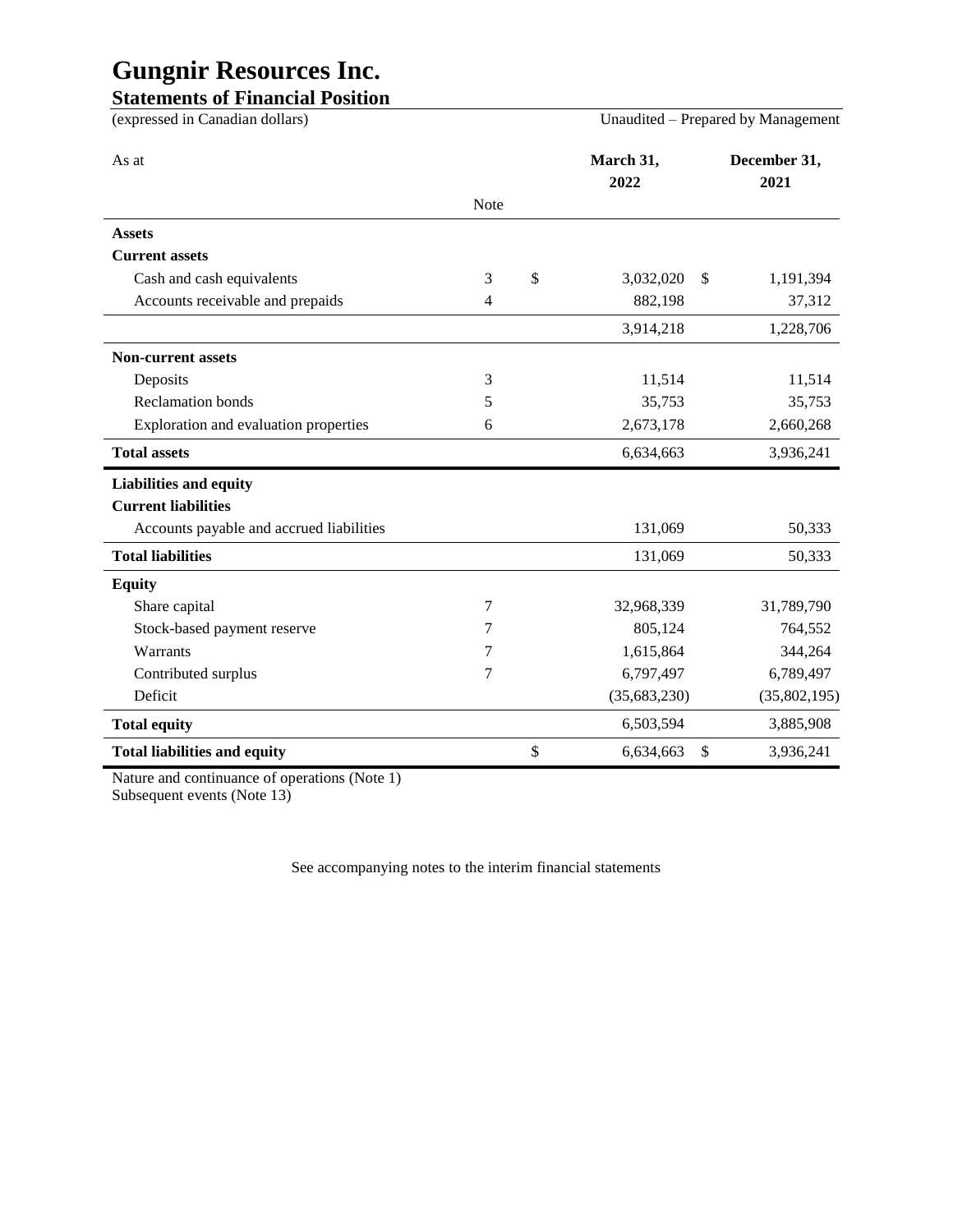| <b>Note</b> | 2022          | 2021                               |
|-------------|---------------|------------------------------------|
|             |               |                                    |
| 10          | \$<br>36,635  | 19,728                             |
| 10          | 93,352        | 93,125                             |
| 10          | 3,183         | 600                                |
|             | (133, 170)    | (113, 453)                         |
|             |               |                                    |
|             | 23            | 38                                 |
|             | 2,112         | (2,566)                            |
| 6(a)        | 250,000       |                                    |
|             | \$<br>118,965 | (115,981)                          |
|             | 88,577,630    | 72,266,735                         |
|             |               |                                    |
|             | \$<br>0.00    | (0.00)                             |
|             |               | Unaudited - Prepared by Management |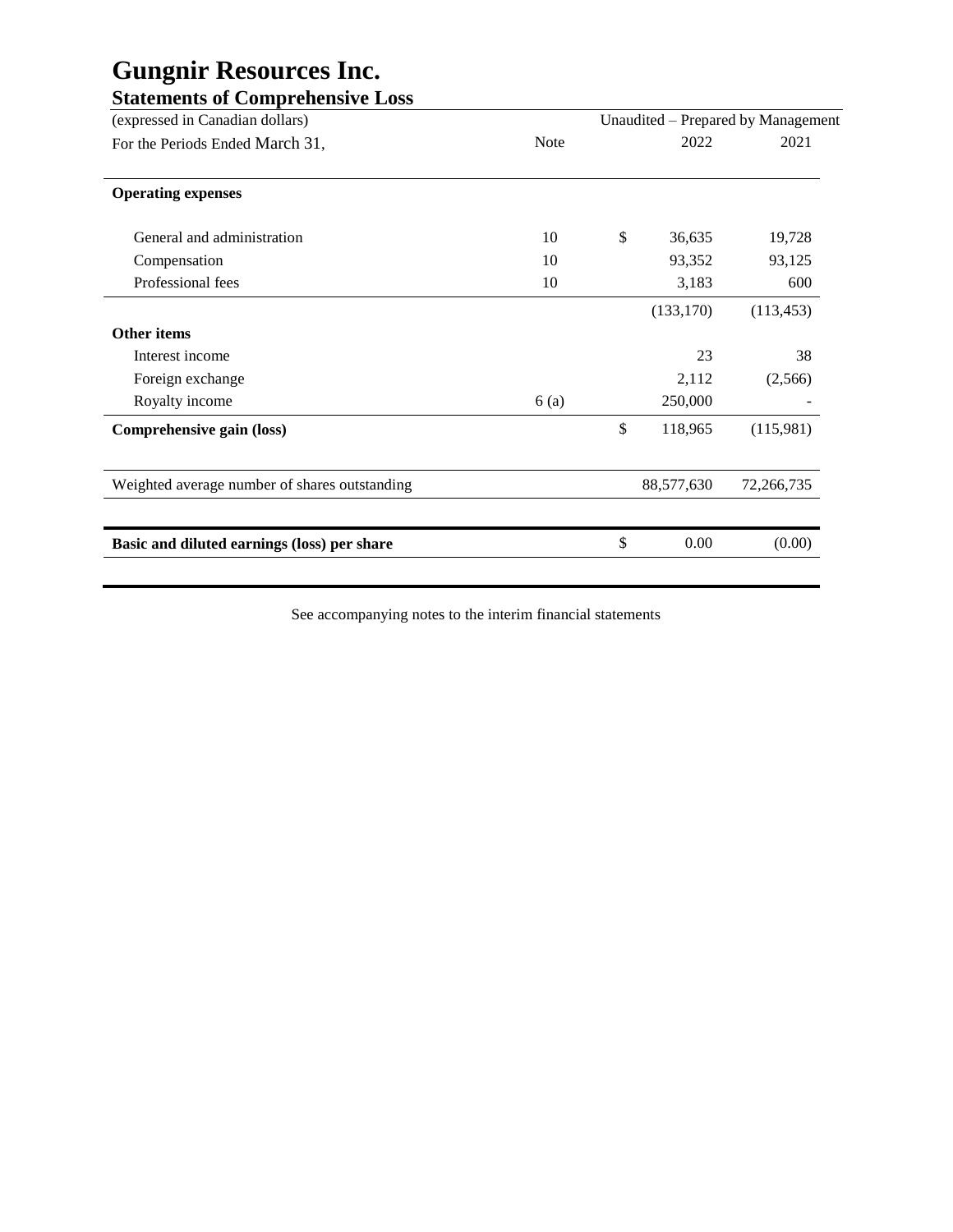| $\overline{\phantom{a}}$        |  |
|---------------------------------|--|
| <b>Statements of Cash Flows</b> |  |

| (expressed in Canadian dollars)                | Unaudited – Prepared by Management |            |
|------------------------------------------------|------------------------------------|------------|
| For the Periods Ended March 31,                | 2022                               | 2021       |
|                                                |                                    |            |
| <b>Operating activities</b>                    |                                    |            |
| Comprehensive loss for the period              | \$<br>118,965<br>-\$               | (115,981)  |
| Adjustments for:                               |                                    |            |
| Accrued interest                               |                                    |            |
| Foreign exchange                               |                                    |            |
|                                                | 118,965                            | (115,981)  |
| Net change in non-cash working capital:        |                                    |            |
| Accounts receivable                            | (841, 424)                         | (3,188)    |
| Prepaid expenses                               | (3,461)                            |            |
| Accounts payable and other accrued liabilities | 80,736                             | 10,324     |
| Net cash used in operating activities          | (645, 184)                         | (108, 845) |
| <b>Financing activity</b>                      |                                    |            |
| Issue of units, net of share issue costs       | 2,444,720                          |            |
| Exercise of options                            | 30,000                             |            |
| <b>Exercise of warrants</b>                    | 24,000                             |            |
| Net cash from financing activities             | 2,498,720                          |            |
| <b>Investing activities</b>                    |                                    |            |
| <b>Reclamation</b> bonds                       |                                    | 3,138      |
| Exploration and evaluation expenditures        | (12,910)                           | (36,603)   |
| Net cash used in investing activities          | (12,910)                           | (33, 465)  |
| Net increase (decrease) in cash                | 1,840,626                          | (142,310)  |
| Cash and cash equivalents, beginning of year   | 1,191,394                          | 1,247,494  |
| Cash and cash equivalents, end of period       | \$<br>3,032,020<br>\$              | 1,105,184  |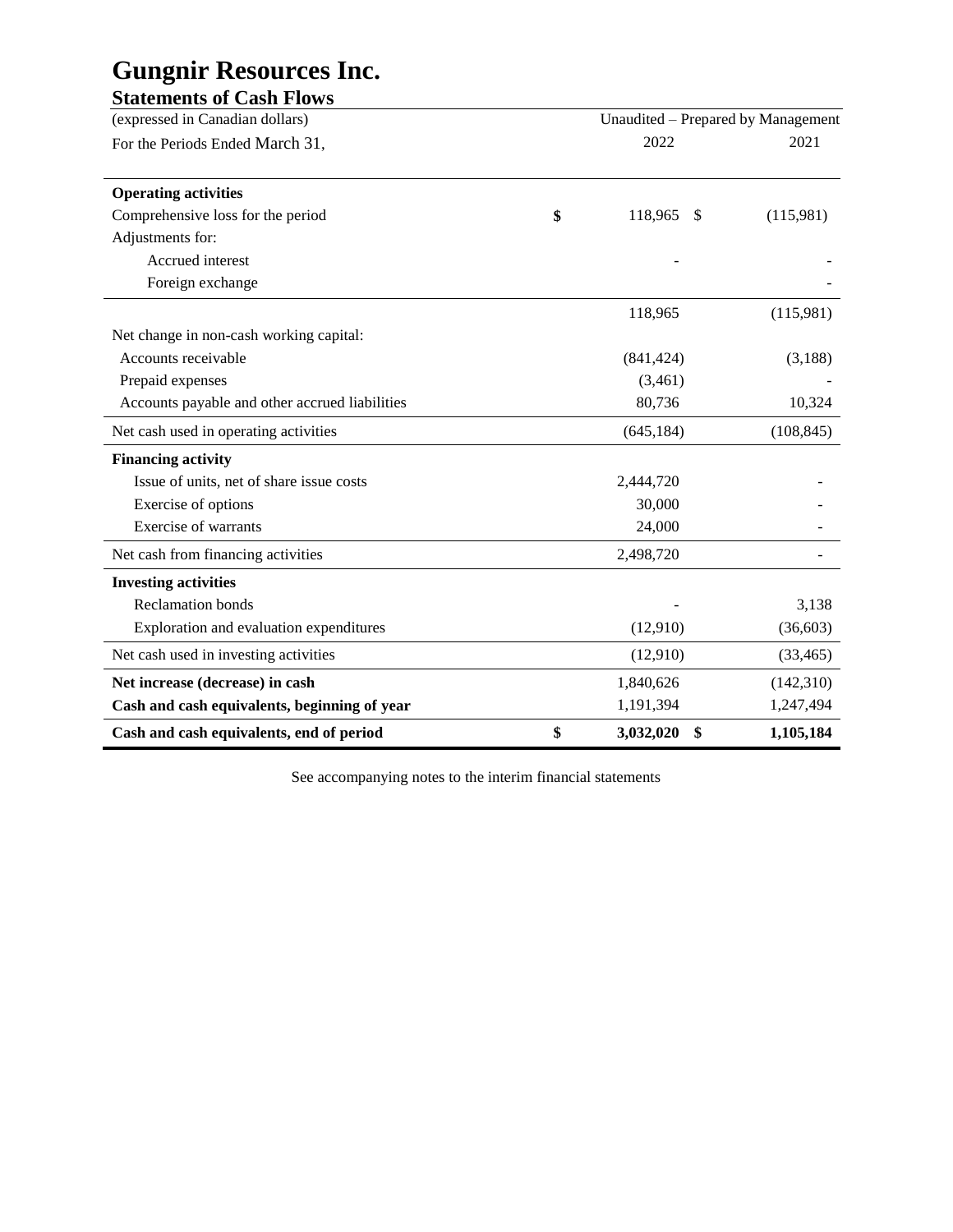### **Statements of Changes in Equity**

| (expressed in Canadian dollars)                | Unaudited - Prepared by Management |               |              |               |                    |               |                 |     |                    |      |                |      |              |
|------------------------------------------------|------------------------------------|---------------|--------------|---------------|--------------------|---------------|-----------------|-----|--------------------|------|----------------|------|--------------|
|                                                | <b>Shares</b>                      |               | <b>Share</b> |               | <b>Stock-based</b> |               |                 |     | <b>Contributed</b> |      |                |      | <b>Total</b> |
|                                                | (Note 7)                           |               | Capital      |               | compensation       |               | <b>Warrants</b> |     | surplus            |      | <b>Deficit</b> |      | equity       |
| <b>January 1, 2021</b>                         | 78,597,785                         |               | 30,624,048   |               | 550,547            |               | 409,884         |     | 6,750,902          |      | (34,901,924)   |      | 3,433,457    |
| Comprehensive loss                             |                                    |               |              |               |                    |               |                 |     |                    |      | (115,981)      |      | (115,981)    |
| <b>March 31, 2021</b>                          | 78,597,785                         | $\mathbb{S}$  | 30,624,048   | $\mathbb{S}$  | 550,547            | <sup>\$</sup> | 409,884         | -S  | 6,750,902          | - \$ | (35,017,905)   | - \$ | 3,317,476    |
| Warrants exercised                             | 10,584,332                         |               | 563,883      |               |                    |               |                 |     |                    |      |                |      | 563,883      |
| Re-allocated on exercise of warrants           |                                    |               | 168,286      |               |                    |               | (168, 286)      |     |                    |      |                |      |              |
| Options exercised                              | 2,233,333                          |               | 134,000      |               |                    |               |                 |     |                    |      |                |      | 134,000      |
| Re-allocated on exercise of options            |                                    |               | 116,531      |               | (116, 531)         |               |                 |     |                    |      |                |      |              |
| Re-allocated on expiry of options and warrants |                                    |               |              |               | (32,103)           |               | (4,380)         |     | 36,483             |      |                |      |              |
| Private placement - units issued               | 5,964,000                          |               | 191,154      |               |                    |               | 107,046         |     |                    |      |                |      | 298,200      |
| Share issue costs                              |                                    |               | (8,112)      |               |                    |               |                 |     | 2,112              |      |                |      | (6,000)      |
| Stock-based compensation                       |                                    |               |              |               | 362,639            |               |                 |     |                    |      |                |      | (362, 639)   |
| Comprehensive loss                             |                                    |               |              |               |                    |               |                 |     |                    |      | (784, 290)     |      | (784, 290)   |
| December 31, 2021                              | 97,379,450                         | <sup>\$</sup> | 31,789,790   | $\mathcal{S}$ | 764,552            | $\mathbb{S}$  | 344,264         | \$  | 6,789,497          | -\$  | (35,802,195)   | -\$  | 3,885,908    |
| Warrants exercised                             | ,300,000                           |               | 24,000       |               |                    |               |                 |     |                    |      |                |      | 24,000       |
| Re-allocated on exercise of warrants           |                                    |               | 7,500        |               |                    |               | (7,500)         |     |                    |      |                |      |              |
| Options exercised                              | 600,000                            |               | 30,000       |               |                    |               |                 |     |                    |      |                |      | 30,000       |
| Re-allocated on exercise of options            |                                    |               | 24,000       |               | (24,000)           |               |                 |     |                    |      |                |      |              |
| Re-allocated on expiry of options and warrants |                                    |               |              |               | (8,000)            |               |                 |     | 8,000              |      |                |      |              |
| Private placement – units issued               | 21,318,336                         |               | 1,279,100    |               |                    |               | 1,279,100       |     |                    |      |                |      | 2,558,200    |
| Share issue costs                              |                                    |               | (186, 051)   |               | 72,572             |               |                 |     |                    |      |                |      | (113, 479)   |
| Stock-based compensation                       |                                    |               |              |               |                    |               |                 |     |                    |      |                |      |              |
| Comprehensive loss                             |                                    |               |              |               |                    |               |                 |     |                    |      | 118,965        |      | 118,965      |
| <b>March 31, 2022</b>                          | 119,597,786                        | \$            | 32,968,339   | \$            | 805,124            | - \$          | 1,615,864       | SS. | 6,797,497          | -\$  | (35,683,230)   | -\$  | 6,503,594    |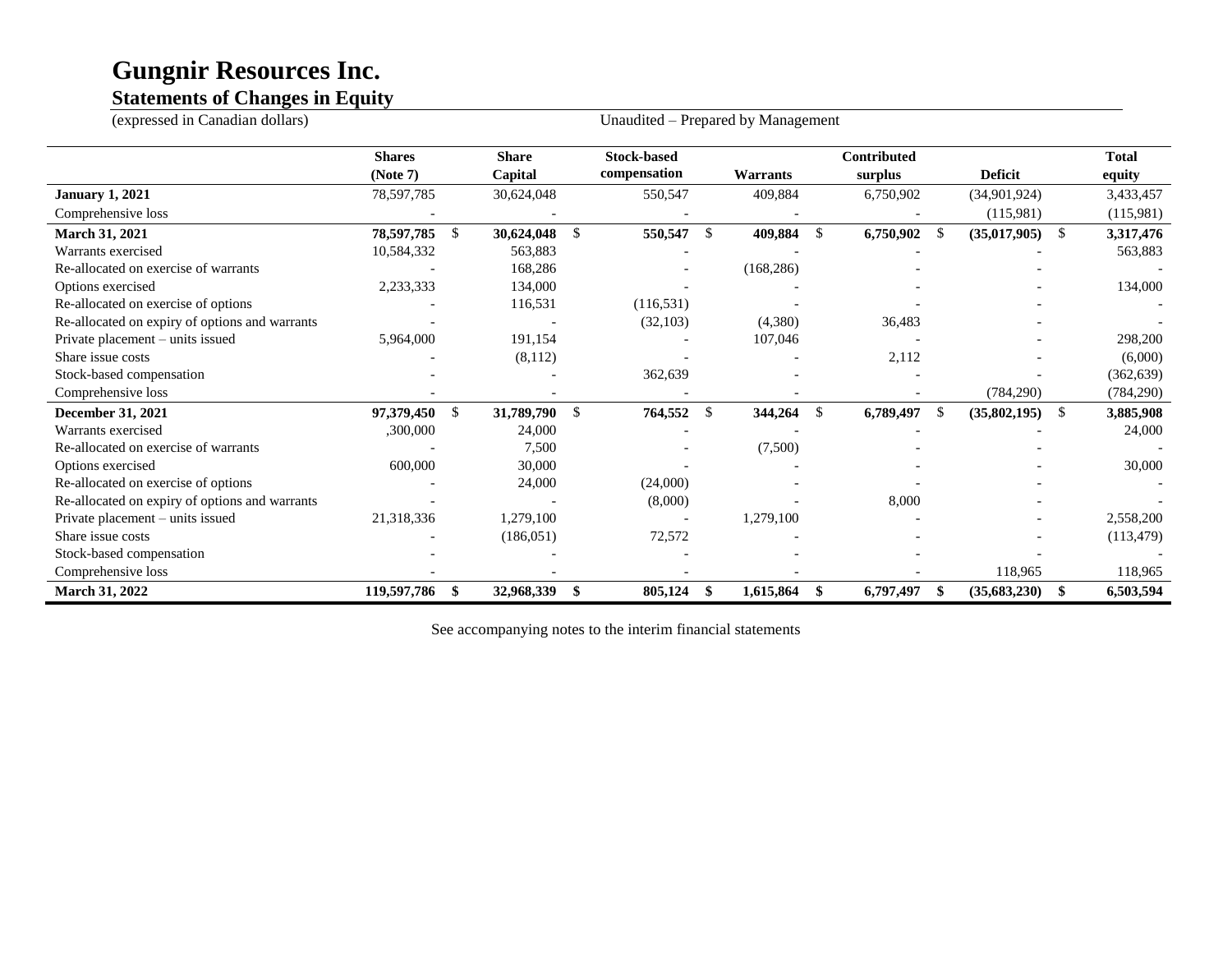### **1. NATURE AND CONTINUANCE OF OPERATIONS**

The Company is incorporated in British Columbia, Canada and is involved in the acquisition and exploration of mineral property interests. At the date of these financial statements, the Company has not been able to identify a known body of commercial grade ore on any of its properties and the ability of the Company to recover the costs it has incurred to date on these properties is dependent upon the Company being able to identify a commercial ore body, to finance its exploration and development costs and to resolve any environmental, regulatory, or other constraints which may hinder the successful development of the property. The Company is in the development stage with no major source of operating revenue and is dependent upon equity financing to maintain its current operations. These financial statements have been prepared on the basis of the Company being a going concern and able to realize its assets and discharge its liabilities in the normal course of business.

The Company will eventually need to seek additional financing to meet its ultimate exploration and development objectives. The Company has a reasonable expectation that additional funds will be available when necessary to meet ongoing exploration and development costs. However, there can be no assurance that the Company will continue to be able to obtain additional financial resources or will achieve profitability or positive cash flows. If the Company is unable to obtain adequate additional financing, the Company will be required to re-evaluate its planned expenditures until additional funds can be raised through financing activities.

In March 2020 the World Health Organization declared coronavirus COVID-19 a global pandemic. This contagious disease outbreak, which has continued to spread, and any related adverse public health developments, has adversely affected workforces, economics, and financial markets globally, potentially leading to an economic downturn. It is not possible for the Company to predict the duration or magnitude of the adverse results of the outbreak and its effects on the Company's business or results of operations at this time.

The primary office of the Company is located at  $1688 - 152<sup>nd</sup>$  Street, Suite 404, Surrey, BC, V4A 4N2.

### **2. SIGNIFICANT ACCOUNTING POLICIES**

### **(a) Statement of Compliance and Conversion to International Financial Reporting Standards**

These unaudited interim financial statements have been prepared in accordance with International Accounting Standards ("IFRS") as issued by the International Accounting Standards Board ("IASB") applicable to the preparation of interim financial statements, including IAS 34, Interim Financial Reporting and interpretations of the International Financial Reporting Interpretations Committee ("IFRIC"). These unaudited interim financial statements should be read in conjunction with the Company's audited annual financial statements for the year ended December 31, 2021.

### **(b) Basis of presentation**

These financial statements have been prepared on a going concern basis, under the historical cost basis except for financial instruments designated at fair value through profit and loss, which are stated at their fair value. These financial statements have been prepared using the accrual basis of accounting, except for cash flow information.

(expressed in Canadian dollars) Unaudited – Prepared by Management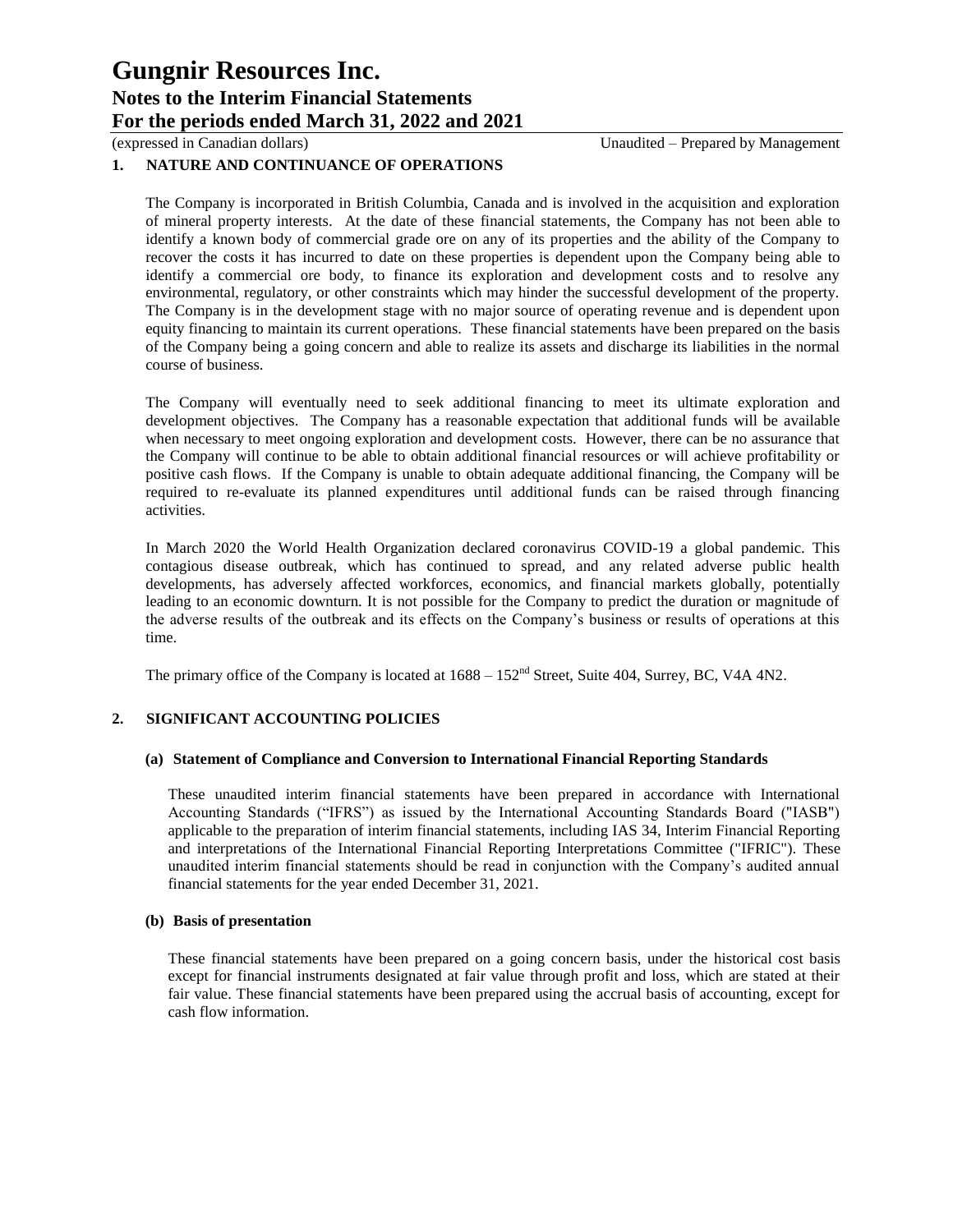### **2. SIGNIFICANT ACCOUNTING POLICIES (CONTINUED)**

The preparation of these financial statements require management to make estimates and assumptions that affect the reported amounts of assets and liabilities and disclosure of contingent assets and liabilities at the financial statement date and the reported amounts of revenues and expenses during the period.

#### **(c) Significant accounting judgments and estimates (continued)**

On an ongoing basis, management evaluates its judgments and estimates by using its experience and other factors it believes to be reasonable. Actual results could differ from those estimates.

These financial statements include estimates which are uncertain, the impacts of which are pervasive and may require accounting adjustments based on future occurrences. Revisions to accounting estimates are recognized in the period in which the estimate is revised and in future periods if it affects both current and future periods. Significant estimates and judgments include, but are not limited to, valuation of exploration and evaluation properties, inputs used in the valuation of the Company's warrants and stock options and income taxes.

- *Valuation of exploration and evaluation properties*. Management applies judgment in determining whether a property is technically feasible and commercially viable and the amounts recognized on the Company's statement of financial position.
- *Valuation of warrants and stock options.* Management makes certain estimates when determining the fair value of warrants and stock options awards, and the number of warrants and stock options that are expected to vest. For warrants issued, these estimates affect their amounts recognized either within assets or equity. For stock option awards, these estimates affect the amounts recognized in the statement of comprehensive income.
- *Income taxes.* Income taxes payable and deferred income tax assets and liabilities require management to make judgments in the interpretation and application of the relevant tax laws. The actual amount of income taxes becomes certain only when filed and accepted by the relevant authorities.

#### **(d) Functional currency and foreign currency transactions**

The functional and presentation currency of the Company is the Canadian dollar. Transactions in currencies other than the functional currency are recorded at the rates of exchange prevailing on dates of transactions. At each financial position reporting date, monetary assets and liabilities that are denominated in foreign currencies are translated at the rates prevailing at the date. Non-monetary items that are measured in terms of historical cost in a foreign currency are not retranslated. Non-monetary items measured at fair value are reported at the exchange rate at the date when fair values were determined.

#### **(e) Financial instruments and financial risk**

The Company recognizes financial assets and liabilities on the statement of financial position when it becomes party to the contractual provisions of the instrument.

i. Financial assets

Cash and cash equivalents are classified as subsequently measured at amortized cost.

Financial assets at fair value through gain or loss are measured at fair value.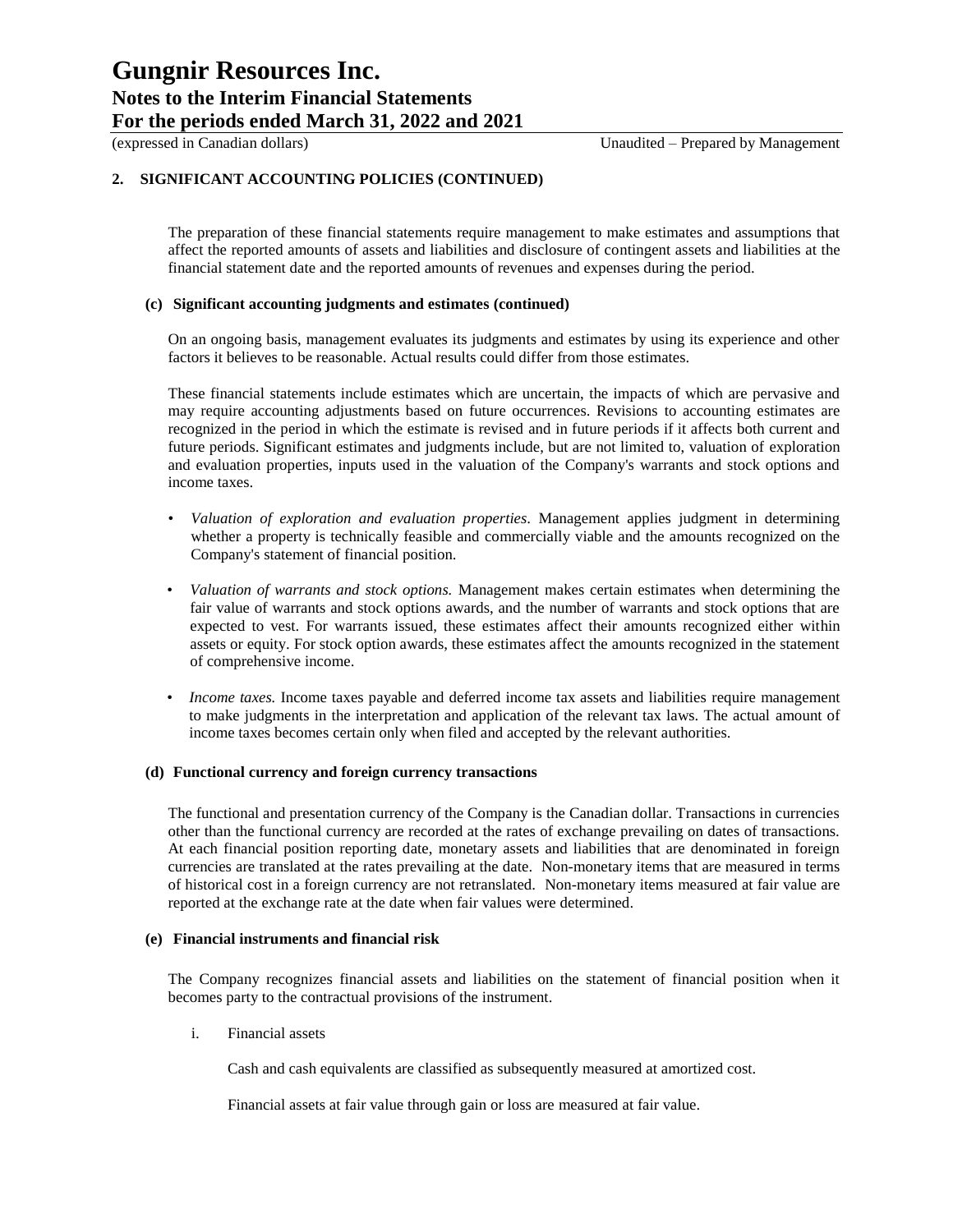### (expressed in Canadian dollars) Unaudited – Prepared by Management

### **2. SIGNIFICANT ACCOUNTING POLICIES (CONTINUED)**

#### **(e) Financial instruments and financial risk (continued)**

i. Financial assets (continued)

Amounts receivable, exclusive of GST, are non-interest bearing and are recognized at the face amount, except when fair value is materially different, and are subsequently measured at amortized cost. Amounts receivable recorded are net of lifetime expected credit losses. The Company applies the simplified approach to determining expected credit losses, which requires expected credit losses to be recognized upon initial recognition of the receivables.

Reclamation bonds are classified as subsequently measured at amortized cost.

ii. Financial liabilities

Accounts payable and accrued liabilities are classified as subsequently measured at amortized cost.

Financial liabilities are recognized initially at fair value plus any directly attributable transaction costs. Subsequent to initial recognition these financial instruments liabilities are measured at amortized cost using the effective interest method.

#### **(f) Impairment of financial assets and non-financial assets**

i. Financial assets

A financial asset is assessed at each reporting date to determine whether there is any objective evidence that it is impaired. A financial asset is considered to be impaired if objective evidence indicates that one or more events have a negative effect on the estimated future cash flows of that asset.

An impairment loss in respect of a financial asset measured at amortized cost is calculated as the difference between its carrying amount and the present value of the estimated cash flows, discounted at the original effective interest rate. Individually significant financial assets are tested for impairment on an individual basis. The remaining financial assets are collectively assessed in groups that share similar credit risk characteristics.

An impairment loss is reversed if the reversal can be related objectively to an event occurring after the impairment loss was recognized. For financial assets measured at amortized cost, this reversal is recognized in profit or loss.

ii. Non-financial assets

Non-financial assets are evaluated at least annually by management for indicators that the carrying value is impaired and may not be recoverable. When indicators of impairment are present the recoverable amount of an asset is estimated to determine the extent of the impairment loss. An impairment loss is recognized whenever the carrying amount of an asset exceeds its recoverable amount. Impairment losses are recognized in the statement of comprehensive income (loss). The recoverable amount of the asset is the greater of its fair value less cost to sell and value in use.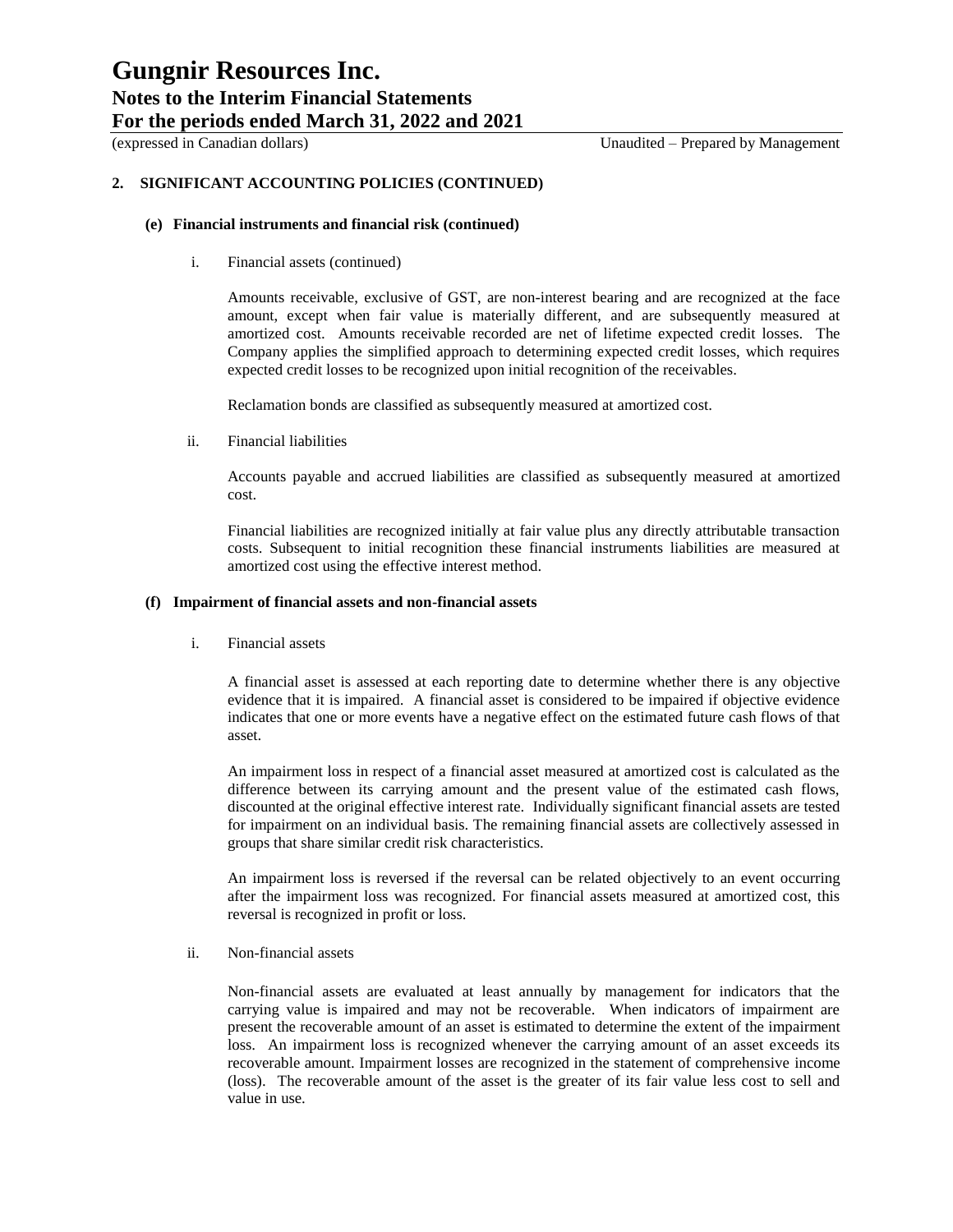(expressed in Canadian dollars) Unaudited – Prepared by Management

### **2. SIGNIFICANT ACCOUNTING POLICIES (CONTINUED)**

### **(g) Exploration and evaluation properties**

Acquisition costs of resource properties together with direct exploration expenditures thereon are deferred until the property to which they relate is placed into production, sold, abandoned, or become impaired.

Option or other payments received in respect of property interests are applied to reduce the carrying value of the properties. The carrying values of mineral properties are, where necessary, written down to the estimated fair value based on discounted estimated future net cash flows. Exploration and evaluation assets will be depreciated on a unit of production basis when the property is placed into production.

The Company reviews the carrying values of its resource properties whenever events or circumstances indicate that there may be a potential impairment. Where estimates of future cash flows are not available and where exploration results or other information suggest impairment has occurred, management assesses whether the carrying value can be recovered, and if not, an appropriate write-down is recorded.

Although the Company has taken steps to verify title to mineral properties in which it has an interest, according to the usual industry standards for the stage of exploration of such properties, these procedures do not guarantee the Company's title. Such properties may be subject to prior agreements or transfers and title may be affected by undetected defects in title registration.

Once mineral reserves are determined and the decision to proceed into project development has been approved, the expenditures related to development will be amortized over the life of the project based on estimated economic reserves.

Exploration costs renounced to shareholders due to flow-through share subscription agreements remain capitalized; however, for income tax purposes the Company has no right to claim these costs as tax deductible expenses.

### **(h) Reclamation bonds**

Cash which is subject to contractual restrictions on use imposed by government agencies as a condition of granting permits in connection with exploration and evaluation assets is classified separately as reclamation bonds.

### **(i) Cash and cash equivalents**

Cash and cash equivalents consist of balances with banks and investments in financial instruments that are readily convertible into known amounts of cash and have original maturities within 365 days held for the purpose of meeting short-term cash commitments rather than for investing or other purposes. At March 31, 2022, the Company had cash and cash equivalents of \$3,302,020 (2021 - \$1,191,394).

### **(j) Flow-through shares**

The Company from time to time issues flow-through common shares to finance a significant portion of its exploration programs. Pursuant to the terms of the applicable flow-through share subscription agreements, the tax deductibility of qualifying resource expenditures funded from the proceeds of the sales of such shares is transferred to the investors who purchased the flow-through shares. Under IFRS, on issuance of such shares, the Company bifurcates the flow-through share into: (i) a flow-through share premium, equal to the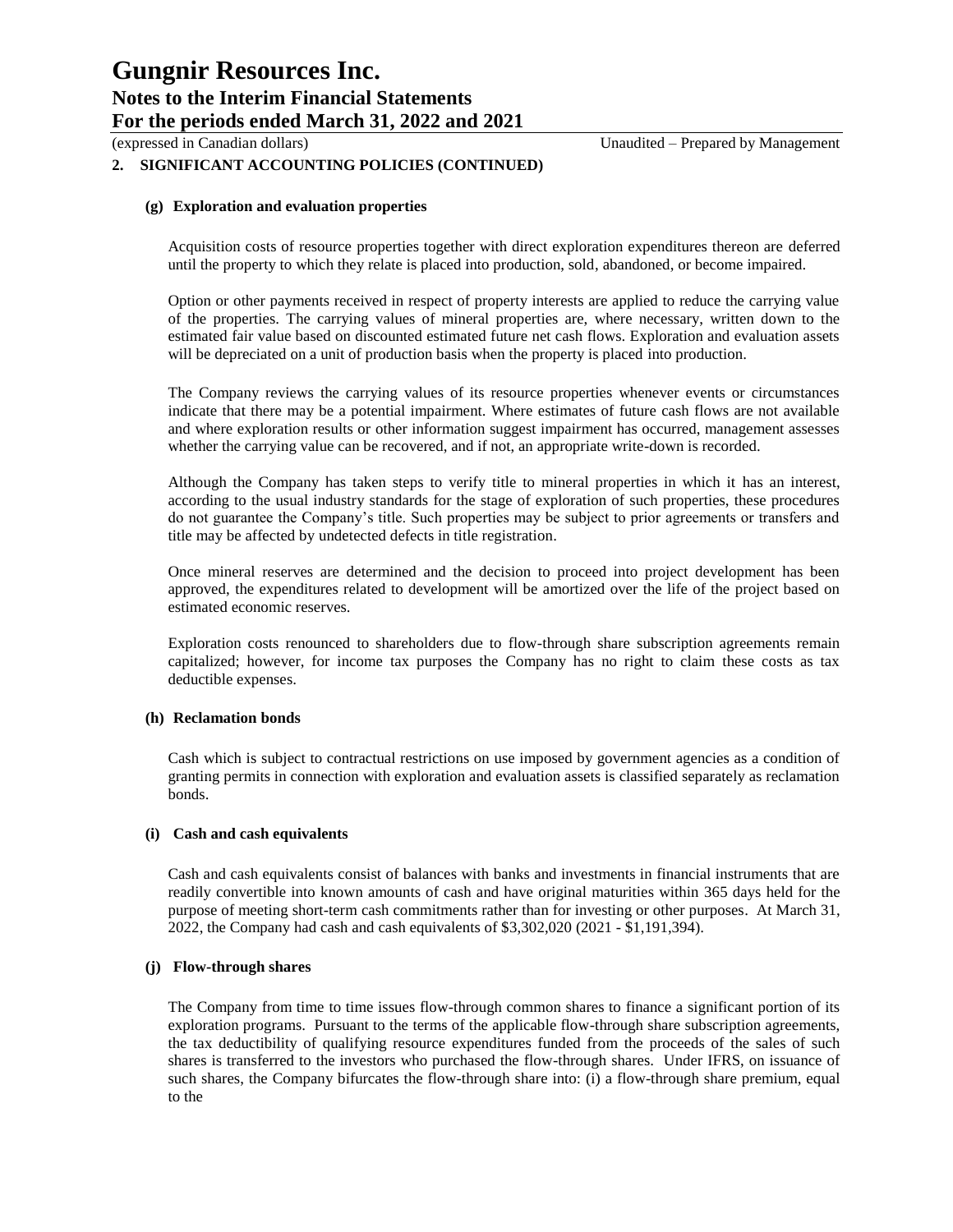(expressed in Canadian dollars) Unaudited – Prepared by Management

### **2. SIGNIFICANT ACCOUNTING POLICIES (CONTINUED)**

### **(j) Flow-through shares (continued)**

estimated premium, if any, investors pay for the flow-through feature, which is recognized as a liability, and (ii) share capital. Upon expenses being incurred the Company derecognizes a deferred tax liability for the amount of tax reduction renounced to the shareholders. The premium is recognized as other income and a deferred tax liability is recognized. To the extent that the Company has suitable unrecognized deductible temporary differences, an offsetting recovery of deferred income taxes would be recorded

Proceeds received from the issuance of flow-through shares are restricted to be used only for Canadian resource property exploration expenditures within a two-year period.

The Company may also be subject to a Part XII.6 tax on flow-through proceeds renounced under the "Look-back" Rule, in accordance with flow-through regulations pursuant to the Income Tax Act (Canada). When applicable, this tax is accrued until paid.

#### **(k) Share capital**

Common shares are classified as equity. Transaction costs directly attributable to the issue of common shares and share options are recognized as a deduction from equity, net of any tax effects. Common shares issued for consideration other than cash, are valued based on their market value at the date the shares are issued.

#### **(l) Share-based payment transactions**

The Company has a stock option plan that allows certain officers, directors, consultants, and related company employees to acquire shares of the Company. The fair value of the options granted is recognized as an expense with a corresponding increase in equity.

Share-based payments to employees and others providing similar services are measured at grant date at the fair value of the instruments issued. Fair value is determined using the Black-Scholes option pricing model considering the terms and conditions upon which the options were granted. The amount recognized as an expense is adjusted to reflect the actual number of share options that are expected to vest. Each tranche is an award with graded vesting and is considered a separate grant with a different vesting date and fair value. Each grant is accounted for on that basis.

Share-based payments to non-employees are measured at the fair value of the goods or services received, unless that fair value cannot be estimated reliably, in which case the fair value of the equity instruments issued is used. The value of the goods or services is recorded at the earlier of the vesting date, or the date the goods or services are received.

The offset to the recorded cost is to share-based payment reserve. Consideration received on the exercise of stock options is recorded as share capital and the related share-based payments originally recorded as contributed surplus are transferred to share capital. Upon cancellations or expiry of an option, the recorded value is transferred to contributed surplus.

### **(m) Asset retirement obligations**

The fair value of a liability for an asset retirement obligation is recognized on a discounted cash flow basis when a reasonable estimate of the fair value of the obligation can be made. The asset retirement obligation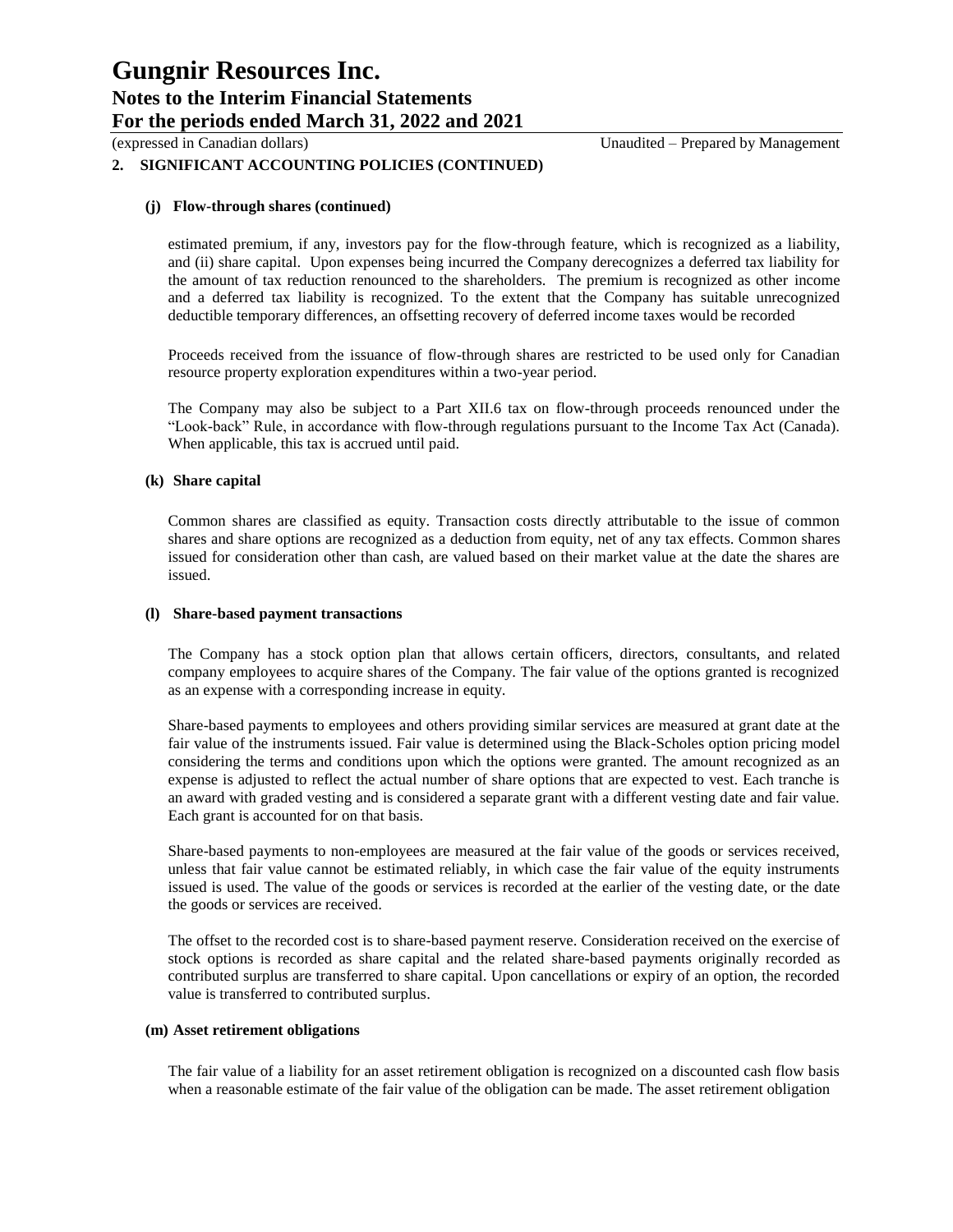### **2. SIGNIFICANT ACCOUNTING POLICIES (CONTINUED)**

is recorded as a liability with a corresponding increase to the carrying amount of the related long-lived asset.

#### **(m) Asset retirement obligations (continued)**

Subsequently, the asset retirement cost is allocated to expense using a systematic and rational method and is adjusted to reflect period-to-period changes in the liability resulting from the passage of time and from revisions to either expected payment dates or the amounts comprising the original estimate of the obligation. As at March 31, 2022, the Company does not have any asset retirement obligations.

### **(n) Income taxes**

.

Income tax on the profit or loss for the periods presented comprises current and deferred tax. Income tax is recognized in profit or loss except to the extent that it relates to items recognized directly in equity, in which case it is recognized in equity. Current tax expense is the expected tax payable on the taxable income for the year, using tax rates enacted or substantively enacted at period end, adjusted for amendments to tax payable with regards to previous years.

Deferred tax is provided using the balance sheet liability method, providing for temporary differences between the carrying amounts of assets and liabilities for financial reporting purposes and the amounts used for taxation purposes. The amount of deferred tax provided is based on the expected manner of realization or settlement of the carrying amount of assets and liabilities, using tax rates enacted or substantively enacted at the balance sheet date.

A deferred tax asset is recognized only to the extent that it is probable that future taxable profits will be available against which the asset can be utilized. To the extent that the Company does not consider it probable that a future tax asset will be recovered, it provides a valuation allowance against the excess.

Deferred tax assets and liabilities are offset when there is a legally enforceable right to the offset of current tax assets against current tax liabilities and when they relate to income taxes levied by the same taxation authority and the Company intends to settle its current tax assets and liabilities on a net basis.

### **(o) Loss per share**

Loss per share is calculated based on the weighted average number of common shares issued and outstanding during the year. The effect of potential issuances of shares under options and warrants would be anti-dilutive, and therefore, basic and diluted loss per share are the same.

#### **(p) Related party transactions**

Parties are considered to be related if one party has the ability, directly or indirectly, to control the other party or exercise significant influence over the other party in making financial and operating decisions.

Related party may be individuals or corporate entities. A transaction is considered to be a related party transaction when there is a transfer of resources or obligations between related parties.

(expressed in Canadian dollars) Unaudited – Prepared by Management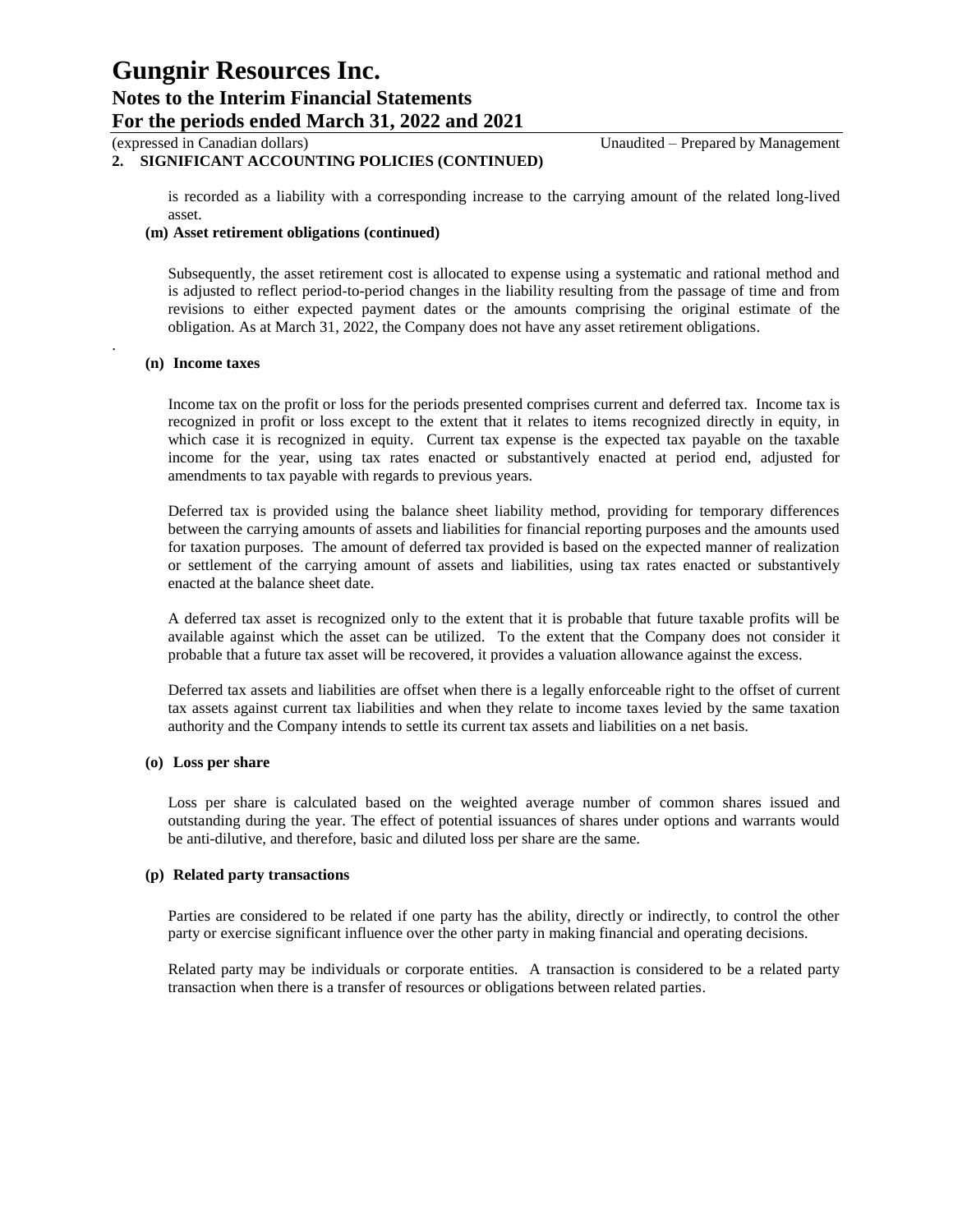### **2. SIGNIFICANT ACCOUNTING POLICIES (CONTINUED)**

#### **(q) Overview of Changes in IFRS**

#### **Amendments to IAS 16, Property, Plant and Equipment: Proceeds before Intended Use ("IAS 16")**

On January 1, 2022 the Company adopted the IASB issued amendments IAS 16, *Property, Plant and Equipment: Proceeds before Intended Use*.

The amendments prohibit a company from deducting from the cost of property, plant and equipment amounts received from selling items produced while the company is preparing the asset for its intended use. Instead, a company will recognize such sales proceeds and related costs in profit (loss). The amendments to IAS 16 will have no material impact on the Company's financial statements.

#### **(r) Future accounting pronouncements**

### **Amendment to IAS 1 Presentation of Financial Statements ("IAS 1")**

In January 2020 the IASB issued amendments to IAS 1, *Presentation of Financial Statements* which is effective for annual periods beginning after January 1, 2023. The amendment clarifies the criteria for classifying a liability as non-current if there is the right to defer settlement of the liability for at least 12 months after the reporting period. Management will assess the impact of this standard.

#### **Amendments to IAS 8 Accounting Policies, Changes in Accounting Estimates and Errors ("IAS 8")**

In February 2021 the IASB issued amendments to IAS 8, *Definition of Accounting Estimates* which is effective for annual periods beginning after January 1, 2023. The amendment helps entities to distinguish between accounting policies and accounting estimates. Management will assess the impact of this standard.

#### **Amendment to IAS 1 and IFRS Practice Statement 2 ("IAS 1 and IFRS Practice Statement")**

In February 2021 the IASB issued amendments to IAS 1 and IFRS Practice Statement 2, *Disclosure of Accounting Policies* which is effective for annual periods beginning after January 1, 2023. The amendment assists entities in deciding which accounting policies to disclose in their financial statements. Management will assess the impact of this standard.

#### **Amendment to IAS 12 Income Taxes ("IAS 12")**

In May 2021 the IASB issued "*Deferred Tax related to Assets and Liabilities arising from a Single Transaction"* which is effective for annual periods beginning after January 1, 2023. The amendment clarifies how entities account for deferred tax on transactions such as leases and decommissioning obligations. Management will assess the impact of this standard.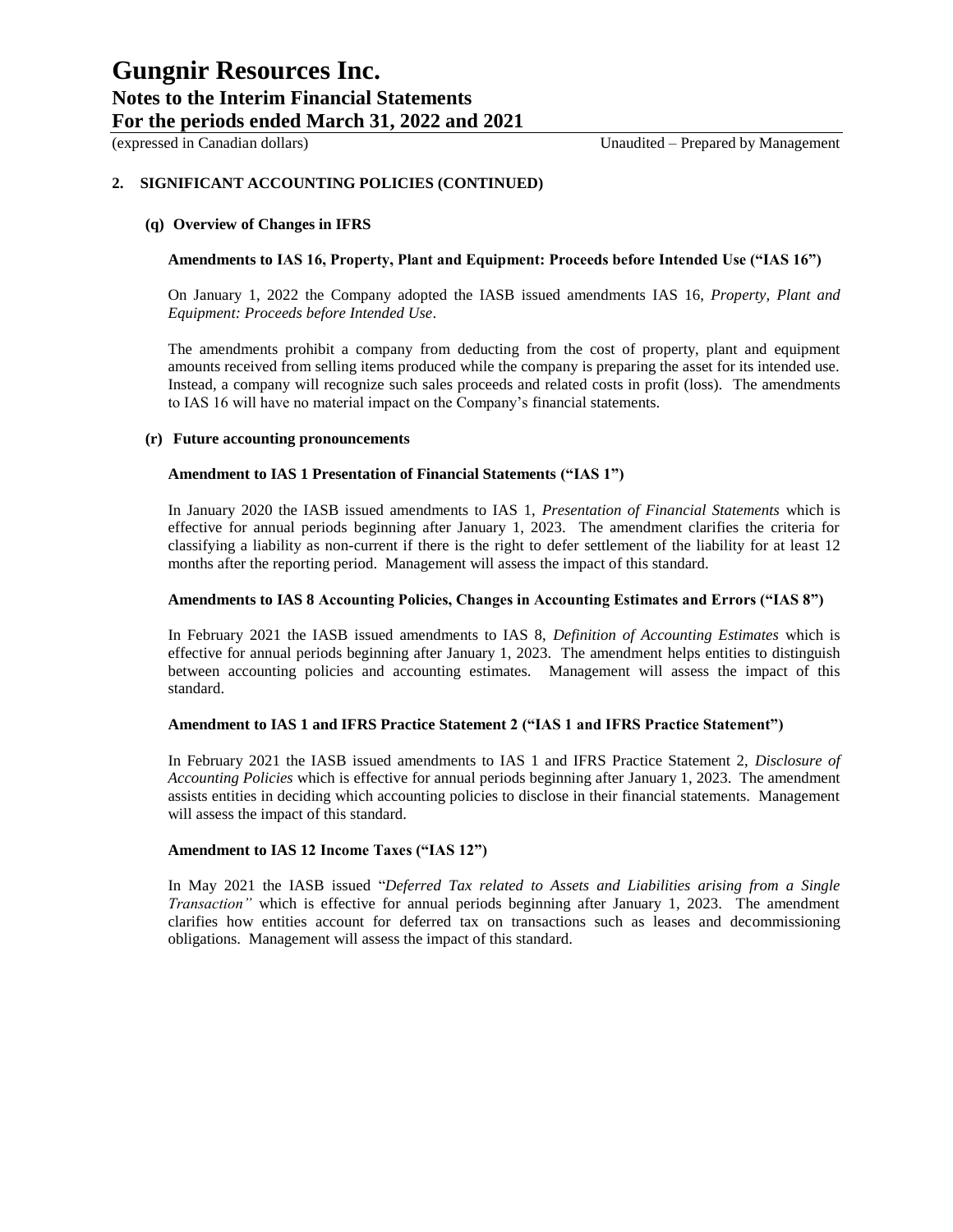### **3. CASH AND CASH EQUIVALENTS**

(expressed in Canadian dollars) Unaudited – Prepared by Management

Cash, cash equivalents and term deposits consist of the following:

|                    | March 31, | December 31. |  |
|--------------------|-----------|--------------|--|
|                    | 2022      | 2021         |  |
| Cash bank accounts | 3,032,020 | 1,191,394    |  |
| Term deposits      | 11.514    | 11,514       |  |
|                    | 3,043,535 | 1,202,908    |  |

The Company estimates that the fair value of cash, cash equivalents and term deposits approximate the carrying values as of March 31, 2022 and 2021. Money market instruments held by the Company are convertible to cash on an "on demand" basis. Term deposits include \$11,500 (2020 - \$11,500) plus accrued interest that the Company deposited with the Bank of Montreal in Guaranteed Investments Certificates with respect to collateralizing its MasterCard Credit card account.

### **4. AMOUNTS RECEIVABLE AND PREPAYMENTS**

Receivables and prepayments consist of the following:

|                                       | March 31, |         |  | December 31. |  |  |
|---------------------------------------|-----------|---------|--|--------------|--|--|
|                                       |           | 2022    |  | 2021         |  |  |
| GST receivable and deposit receivable | S         | 8.387   |  | 6,423        |  |  |
| VAT receivable                        |           | 1.429   |  | 969          |  |  |
| Other receivable - private placement  |           | 839,000 |  |              |  |  |
| Prepaid                               |           | 33,382  |  | 29,920       |  |  |
|                                       | S         | 882.198 |  | 37,312       |  |  |

### **5. RECLAMATION BONDS**

The Company has reclamation bonds outstanding totalling a principal amount of \$36,359 (2021 - \$36,359) to satisfy certain performance obligations associated with the exploration of the Blu Starr properties (\$21,500) and Gungnir properties (\$14,859). These investments are recorded at market value and earn interest at market rates.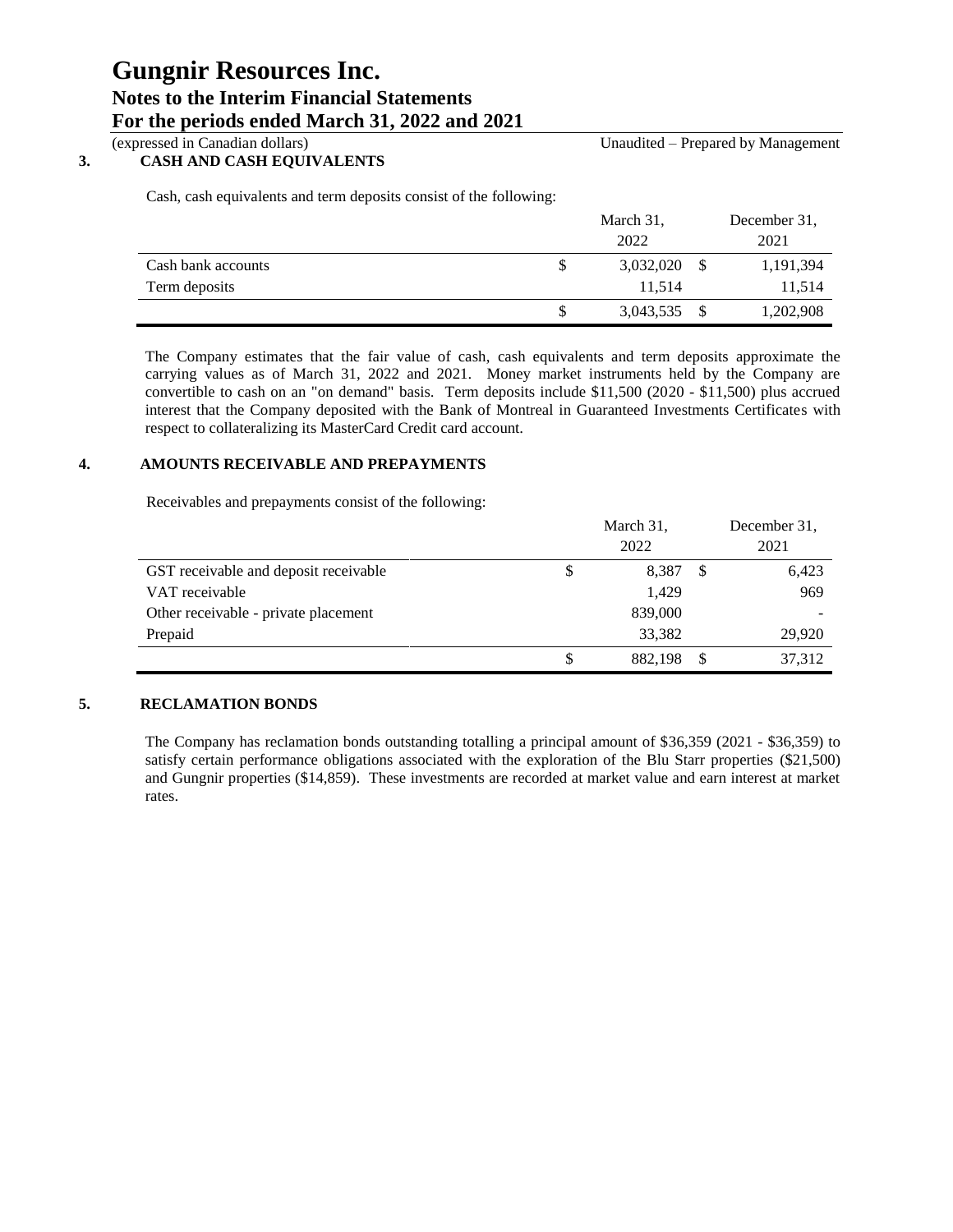(expressed in Canadian dollars) Unaudited – Prepared by Management

### **6. EXPLORATION AND EVALUATION PROPERTIES**

|                                                        |                      | <b>Exploration</b> |            |                             |                   |                   |
|--------------------------------------------------------|----------------------|--------------------|------------|-----------------------------|-------------------|-------------------|
| <b>Exploration and Evaluation</b><br><b>Properties</b> | December 31,<br>2021 | and<br>evaluation  | Impairment | Loss on sale<br>of property | <b>Recoveries</b> | March 31,<br>2022 |
|                                                        |                      |                    |            |                             |                   |                   |
| Gungnir Swedish Properties*                            | 2,660,268            | 12.910             | -          | $\overline{\phantom{0}}$    |                   | 2,673,178         |
|                                                        | 2,660,268            | 12.910             | -          | $\overline{\phantom{a}}$    |                   | 2,673,178         |

|                                                        |                      | <b>Exploration</b> |            |                             |                          |                      |
|--------------------------------------------------------|----------------------|--------------------|------------|-----------------------------|--------------------------|----------------------|
| <b>Exploration and Evaluation</b><br><b>Properties</b> | December 31,<br>2020 | and<br>evaluation  | Impairment | Loss on sale<br>of property | <b>Recoveries</b>        | December 31,<br>2021 |
|                                                        |                      |                    |            |                             |                          |                      |
| Gungnir Swedish Properties*                            | 2.117.439            | 550.305            | (7.476)    | $\overline{\phantom{a}}$    | $\overline{\phantom{0}}$ | 2,660,268            |
|                                                        | 2,117,439            | 550,305            | (7, 476)   | $\overline{\phantom{a}}$    | $\overline{\phantom{0}}$ | 2,660,268            |

\*The Company's Swedish property interests are referred to collectively as the "Gungnir Swedish Properties."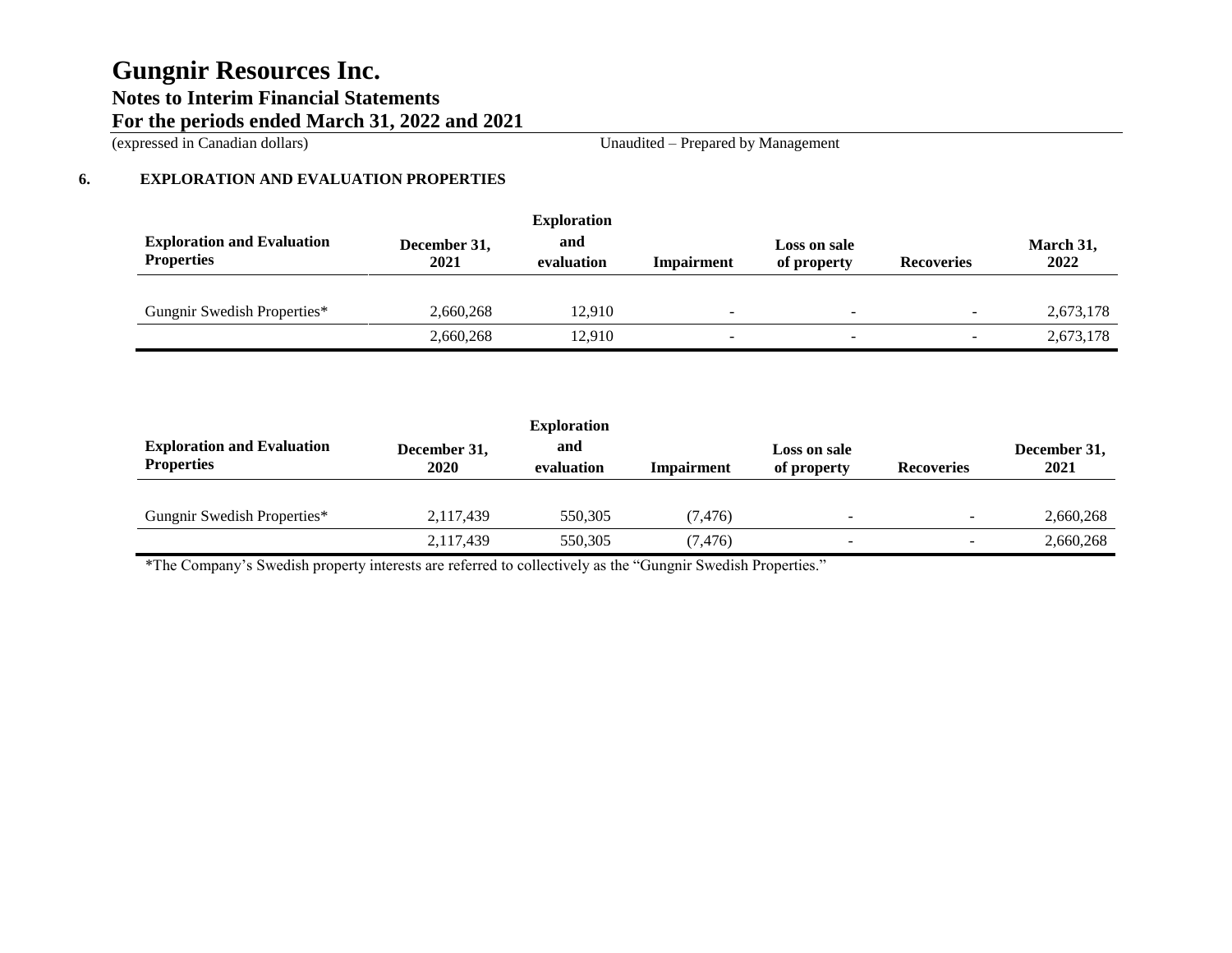(expressed in Canadian dollars) Unaudited – Prepared by Management

### **6. EXPLORATION AND EVALUATION PROPERTIES (CONTINUED)**

### (a) Knaften-Nordanas, Sweden

On June 16, 2014, the Company through a Share Exchange Agreement, acquired a private company, Gungnir Resources Inc. ("Gungnir"), registered in Ontario, and 100% of its Nordanas and Knaften (Knaften nr 100 and 200) properties located in northern Sweden. The claims are subject to a 2.4% NSR, of which one-third is owned by a related party. During 2016, the Nordanas claim was allowed to expire resulting in a write down of \$148,820 in capitalized costs associated with the Nordanas property.

From 2016 to 2021, the Company expanded its Knaften project by adding the Knaften nr 300, 400, 500, 600 and 700 licenses. The licenses comprising of the Knaften property are valid from 2022 to 2025.

During the period ended March 31, 2022, the Company incurred exploration expenditures of \$4,824 (2021 - \$236,238) on the Knaften property.

The Company entered into a royalty option agreement with Altius Minerals Corporation pursuant to which the Company has granted Altius the right, in exchange for \$250,000 in cash, to enter into: (i) a royalty agreement with respect to licences at the Company's Lappvattnet and Rormyrberget projects (the "Lappvattnet and Rormyrberget Option"), and (ii) a royalty agreement with respect to licences at the Company's Knaften project (the "Knaften Option"). Under the Option Agreement, Altius may exercise its Lappvattnet and Rormyrberget Option by paying the Company \$8 million at which time the Company and Altius will enter into a royalty agreement for a 2.0% gross sales royalty in perpetuity, and Altius may exercise its Knaften Option by paying the Company \$2 million at which time the Company and Altius will enter into a royalty agreement for a 1.0% gross sales royalty in perpetuity.

(b) Rormyrberget-Lappvattnet, Sweden

On February 24, 2015, the Company staked three mining licenses comprising of the Rormyrberget and Lappvattnet properties. These two properties are located east of the Company's Knaften-Nordanas property. The properties are held 100% by the Company through staking.

During the period ended March 31, 2022, the Company incurred exploration expenditures of \$8,085 (2021 - \$282,959) on the Lappvattnet property and \$ nil (2021 - \$30,718) on the Rormyrberget property.

During the period ended March 31, 2022, the Company received \$250,000 from Altius Minerals Corporation granting Altius the right to enter into the royalty agreement with respect to licences at the Company's Lappvattnet and Rormyrberget projects as detailed in Note 6.(a) above.

(c) Norrbotten, Sweden

During the year ended December 31, 2018, the Company staked five exploration licenses in northern Sweden, located approximately 200 km north of the Company's Knaften project.

During the year ended December 31, 2021, the Company allowed all licenses applicable to the Norrbotten property to lapse and wrote off the carrying value of \$7,476.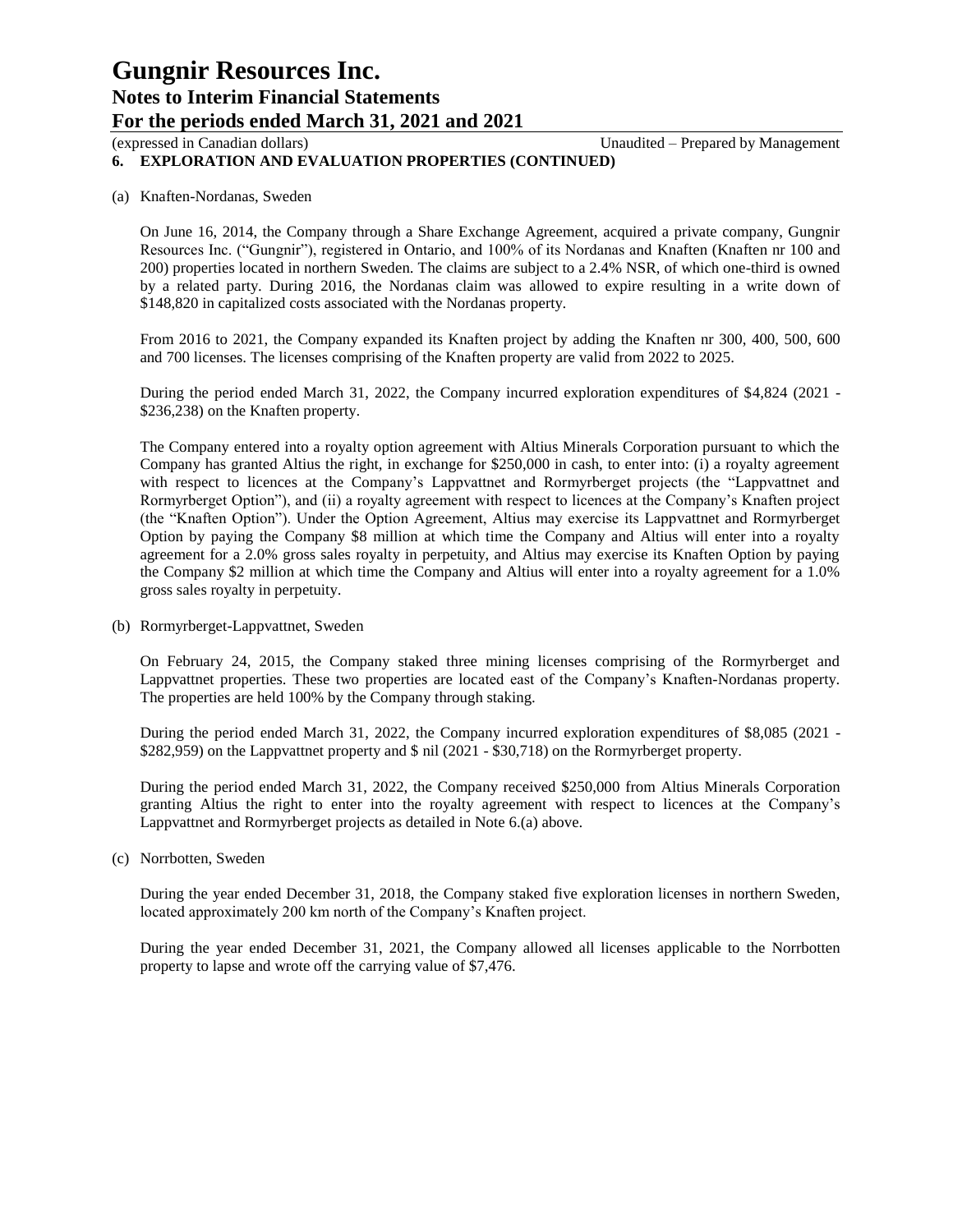### **7. SHARE CAPITAL**

The authorized share capital in Gungnir Resources Inc. consists of 500,000,000 common shares.

On March 31, 2022, the Company completed a non-brokered private placement for 21,318,336 units of the Company (the "Units") priced at \$0.12 per Unit (the "Unit Price"), for gross proceeds of \$2,558,200. Each Unit consists of one common share in the capital of the Company (each, a "Common Share") and one common share purchase warrant (each, a "Warrant"), with each Warrant entitling the holder thereof to acquire one Common Share for a period of two years from the applicable closing date of the Offering at an exercise price of \$0.18 per share. The fair value attributable to these share purchase warrants was \$1,279,100. The Company paid a cash commission of \$113,480 and granted 933,999 finder options (valued at \$72,572). Each finder option entitles the holder to purchase one common share of the Company at an exercise price of \$0.12 and one common share purchase warrant of the Company at an exercise price of \$0.18 for a period of 24 months following the closing.

On January 31, 2022 the Company issued 600,000 common shares, pursuant to the exercise of options, at \$0.05 per share for gross proceeds of \$30,000. \$24,000 previously recognized in stock-based payment reserve was reclassified to share capital on the exercise of the options. 200,000 options with an exercise price of \$0.05 expired unexercised.

On March 22, 2022 the Company issued 300,000 common shares, respectively, pursuant to the exercise of warrants at \$0.08 per share for gross proceeds of \$24,000. \$7,500 previously recognized in warrants reserve was reclassified to share capital on the exercise of the warrants.

At March 31, 2022 there are 119,597,786 common shares issued and outstanding

### **Share-based Compensation**

The Company has adopted a 2019 Incentive Stock Option Plan which provides that the Board of Directors of the Company may from time to time, in its discretion and in accordance with the TSX-V requirements, grant to directors, officers, employees and technical consultants to the Company, non-transferable stock options to purchase common shares, provided that the number of common shares reserved for issuance in any twelve month period will not exceed 10% of the Company's issued and outstanding common shares.

Such options will be exercisable for a period of up to 10 years from the date of grant at a price not less than the closing price of the Company's shares on the last trading day before the grant of such options less any discount, if applicable, but in any event not less than \$0.05 per share.

Options may be exercised no later than 6 months following cessation of the optionee's position with the Company.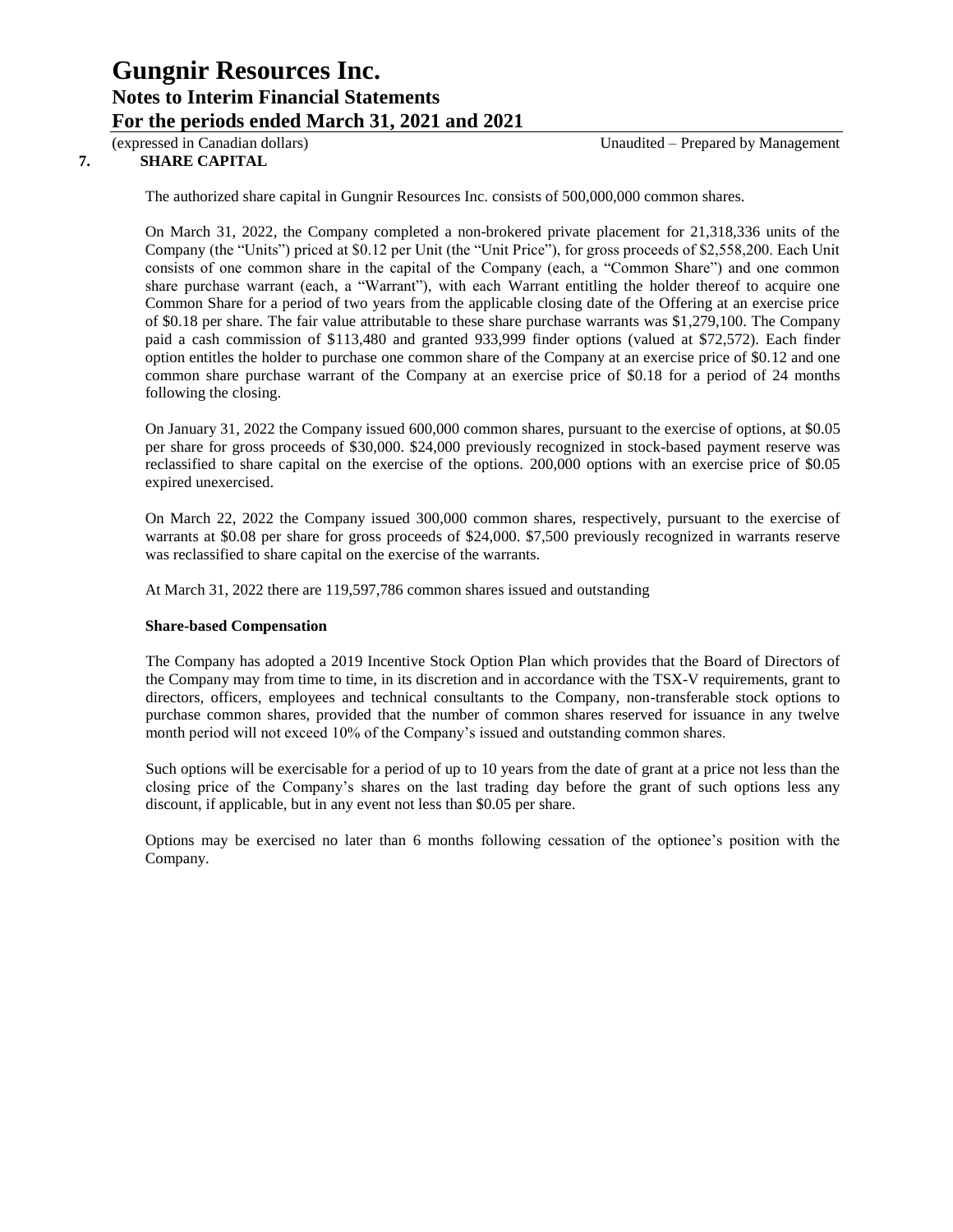### **7. SHARE CAPITAL (CONTINUED)**

(expressed in Canadian dollars) Unaudited – Prepared by Management

The following table summarizes information about the stock options for periods ended March 31, 2022 and 2021:

|                                        | March 31, 2022 |    |          | December 31, 2021 |    |          |
|----------------------------------------|----------------|----|----------|-------------------|----|----------|
|                                        |                |    | Weighted |                   |    | Weighted |
|                                        |                |    | average  |                   |    | average  |
|                                        |                |    | exercise |                   |    | exercise |
|                                        | <b>Options</b> |    | price    | Options           |    | price    |
| Options outstanding, beginning of year | 9,466,667      | -S | 0.10     | 8,350,000         | \$ | 0.08     |
| Granted                                | 933.999        |    | 0.12     | 4,000,000         |    | 0.11     |
| Exercised                              | (600,000)      |    | 0.05     | (2,233,333)       |    | 0.06     |
| Expired/Cancelled                      | (200,000)      |    | 0.05     | (650,000)         |    | 0.06     |
| Options outstanding, end of period     | 9,600,666      | \$ | 0.11     | 9,466,667         | \$ | 0.10     |

|                                                     | 2022      | 2021      |
|-----------------------------------------------------|-----------|-----------|
| Options exercisable, end of period                  | 9.600.666 | 9.466.667 |
| Weighted average contractual remaining life (years) | 3.63      |           |

Summary of stock options outstanding at March 31, 2022:

| Number outstanding | Exercise price $(\$)$ | <b>Expiry date</b> |
|--------------------|-----------------------|--------------------|
| 266,667*           | 0.06                  | October 2, 2023    |
| 2,000,000          | 0.11                  | September 11, 2024 |
| 2,400,000          | 0.10                  | November 18, 2025  |
| 4,000,000          | 0.11                  | December 22, 2026  |
| 933,999 **         | 0.12                  | March 31, 2024     |
| 9,600,666          |                       |                    |

\* Compensation options granted in 2020

\*\* Compensation options granted in 2022

During the period ended March 31, 2022, \$ nil of share-based compensation was incurred (2021 - \$362,639).

The fair value of stock options was estimated at the grant date based on the Black-Scholes option pricing model, using the expected dividend yield of \$nil (2021 - \$nil), average risk-free interest rate of 2.27% (2021 – 1.25%), expected life of 5 years (2021 - 5 years), stock price of \$0.12 (2021 - \$0.11) and an expected volatility of 97% (2021 - 120%).

Option pricing models require the input of highly subjective assumptions, particularly as to the expected price volatility of the stock based on historical volatility. Changes in these assumptions can materially affect the fair value estimate and therefore it is management's view that the existing models do not necessarily provide a single reliable measure of the fair value of the Company's stock option grants.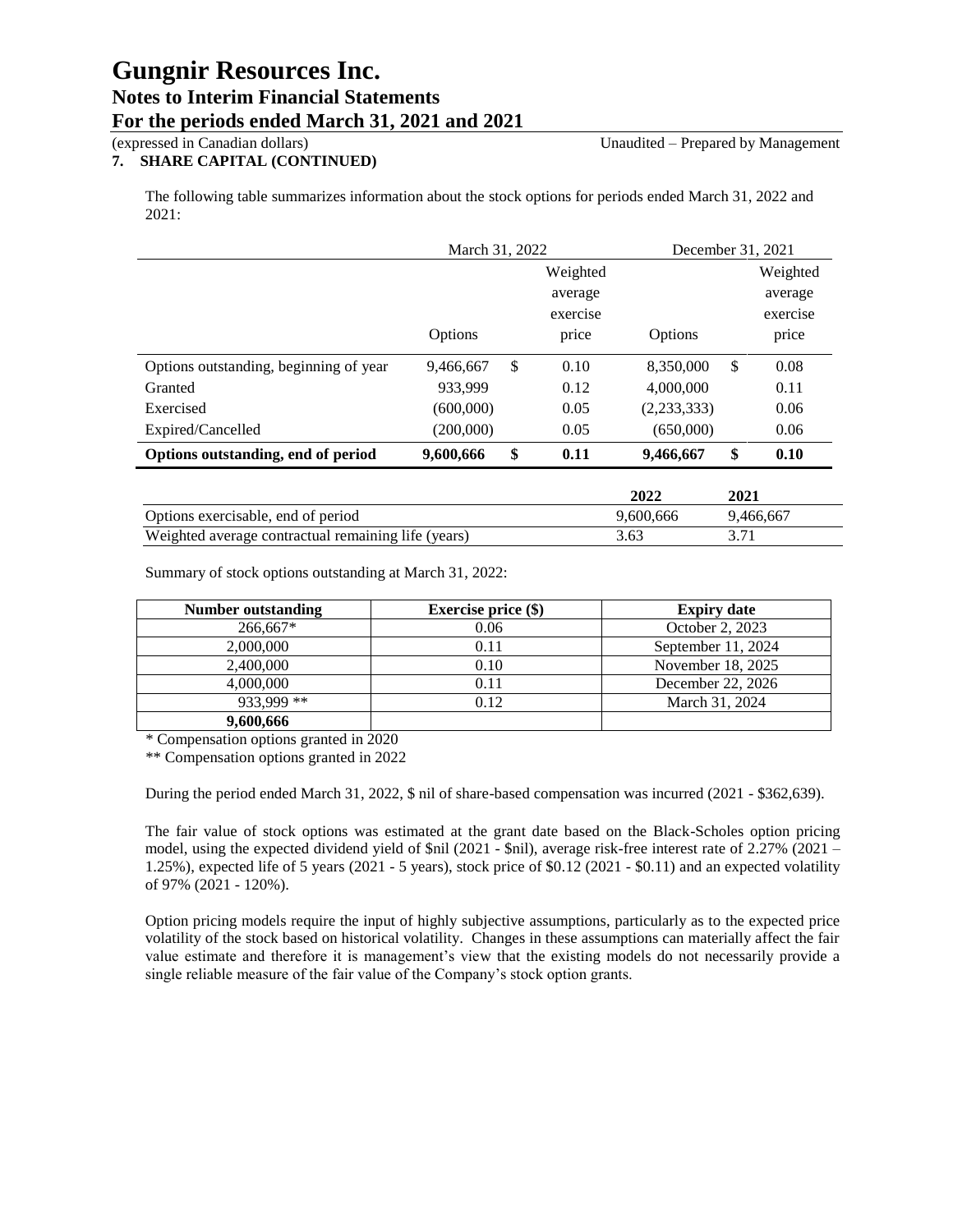### **7. SHARE CAPITAL (CONTINUED)**

(expressed in Canadian dollars) Unaudited – Prepared by Management

### **Warrants**

The following table summarizes information about the warrants for periods ended March 31, 2022 and 2021:

|                                     | March 31, 2022 |    |          | December 31, 2021 |     |          |
|-------------------------------------|----------------|----|----------|-------------------|-----|----------|
|                                     |                |    | Weighted |                   |     | Weighted |
|                                     |                |    | average  |                   |     | average  |
|                                     |                |    | exercise |                   |     | exercise |
|                                     | Warrants       |    | price    | Warrants          |     | price    |
| Beginning of year                   | 15, 129, 334   | \$ | 0.09     | 19,851,000        | \$. | 0.07     |
| Granted                             | 21,318,336     |    | 0.18     | 5,996,000         |     | 0.08     |
| Exercised                           | (300,000)      |    | 0.08     | (10, 584, 332)    |     | 0.05     |
| Expired/Cancelled                   |                |    |          | (133, 334)        |     | 0.05     |
| Warrants outstanding, end of period | 36,147,670     | \$ | 0.14     | 15,129,334        | \$  | 0.09     |

|                                                     | 2022       | 2021       |
|-----------------------------------------------------|------------|------------|
| Warrants exercisable, end of period                 | 36,147,670 | 15.129.334 |
| Weighted average contractual remaining life (years) | .79        |            |

Summary of warrants outstanding at March 31, 2022:

| Number outstanding | <b>Exercise price (\$)</b> | <b>Expiry date</b> |
|--------------------|----------------------------|--------------------|
| 6,133,334          | 0.09                       | September 24, 2023 |
| 3,000,000          | 0.09                       | October 1, 2023    |
| 5,664,000          | 0.08                       | September 10, 2023 |
| 32,000             | 0.05                       | September 10, 2023 |
| 21,318,336         | 0.18                       | March 31, 2024     |
| 36,147,670         |                            |                    |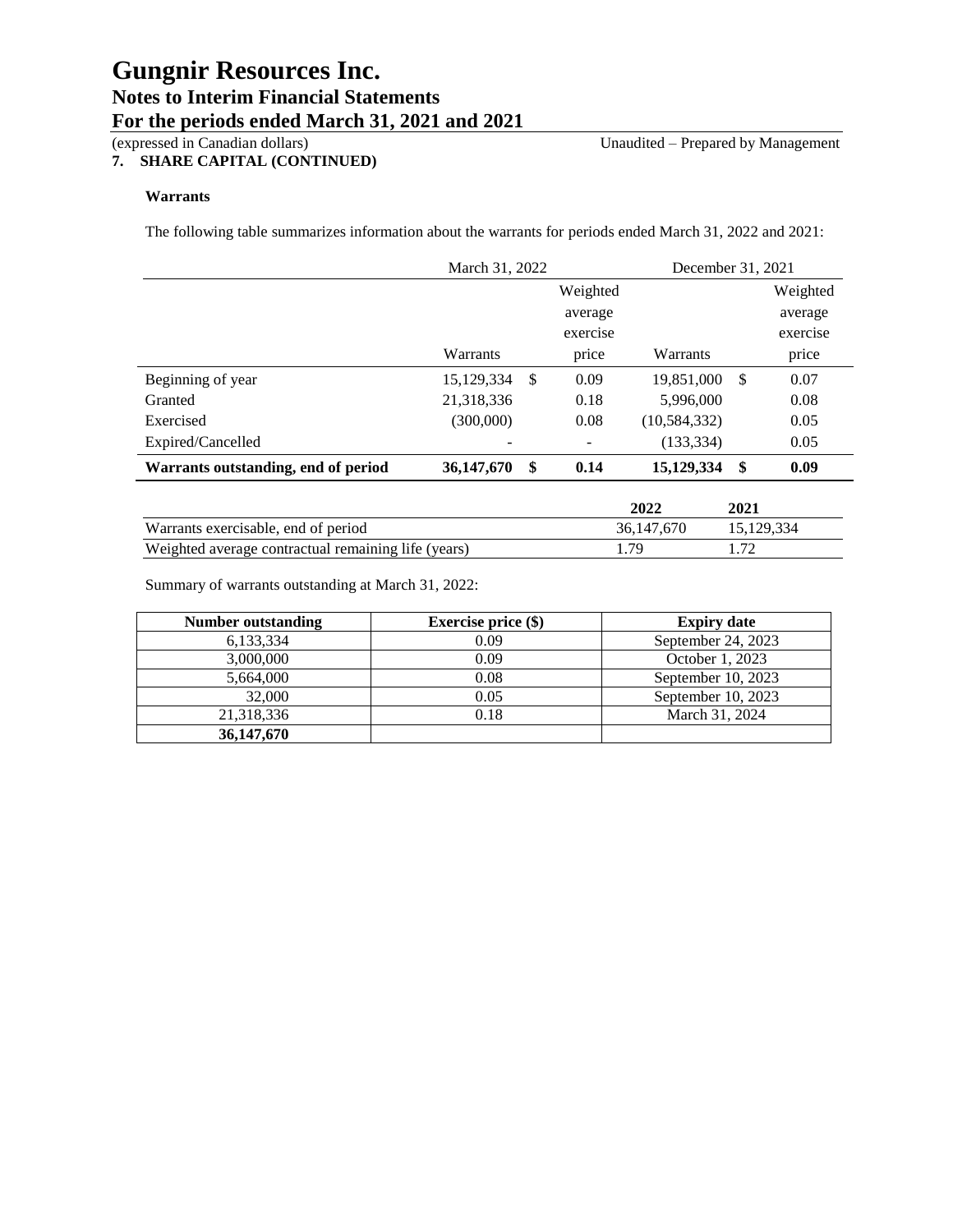### **7. SHARE CAPITAL (CONTINUED)**

### (expressed in Canadian dollars) Unaudited – Prepared by Management

### **Contributed surplus**

Contributed surplus includes the accumulated fair value of expired or cancelled stock options and unit warrants and the fair value of finder warrants granted. Contributed surplus is comprised of the following:

|                              | Options   | Unit<br>Warrants | Finder<br>Warrants |               | Total     |
|------------------------------|-----------|------------------|--------------------|---------------|-----------|
| December 31, 2021            | 3,724,396 | 3,062,989        | 2.112              | <sup>\$</sup> | 6,789,497 |
| Options and warrants expired | 8,000     |                  |                    |               | 8,000     |
| Finder's warrants granted    | -         | -                | -                  |               |           |
| <b>March 31, 2022</b>        | 3,732,396 | 3,062,989        | \$<br>2.112        |               | 6,797,497 |

### **Loss per Share**

| Periods ended                                                                           |   | March 31, 2022 |     | December 31, 2021 |
|-----------------------------------------------------------------------------------------|---|----------------|-----|-------------------|
| Numerator: Net income (loss) attributable to<br>common shareholders – basic and diluted |   | 118.965        | - S | (900, 271)        |
| Denominator: Weighted average number of                                                 |   |                |     |                   |
| common shares outstanding – basic and diluted                                           |   | 88,577,630     |     | 83, 842, 151      |
| Basic and diluted earnings (loss) per share                                             | S | 0.00           |     | (0.01)            |

Diluted earnings (loss) per share did not include the effect of 9,600,666 (2021 - 9,466,667) stock options and 36,147,670 (2021 - 15,129,334) warrants as they are anti-dilutive.

### **8. CAPITAL MANAGEMENT**

The Company manages its cash, common shares, stock options and warrants as capital. The Company's objectives when managing capital are to safeguard the Company's ability to continue as a going concern in order to pursue the development of its mineral properties and to maintain a flexible capital structure which optimizes the costs of capital at an acceptable risk. The Company is not subject to any externally imposed capital requirements.

The Company manages the capital structure and makes adjustments to it in light of changes in economic conditions and the risk characteristics of the underlying assets. To maintain or adjust the capital structure, the Company may attempt to issue new shares, issue debt, acquire or dispose of assets or adjust the amount of cash and cash equivalents.

In order to facilitate the management of its capital requirements, the Company prepares expenditure budgets that are updated as necessary depending on various factors, including successful capital deployment and general industry conditions.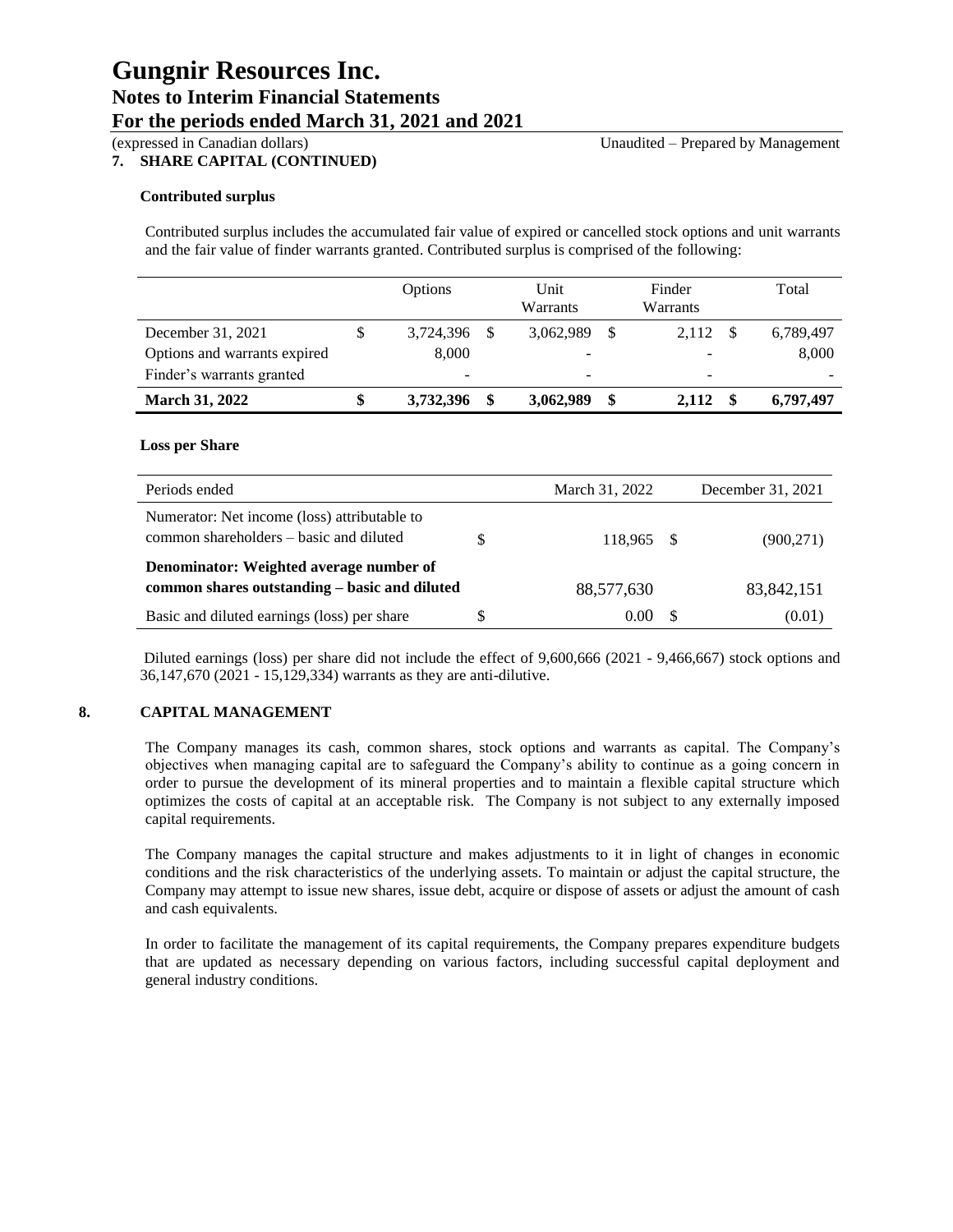### (expressed in Canadian dollars) Unaudited – Prepared by Management

### **9. FINANCIAL INSTRUMENT RISK EXPOSURE AND RISK MANAGEMENT**

The Company's risk exposures and the impact on the Company's financial instruments are summarized below:

### *Credit risk*

The Company's credit risk is limited to cash and term deposits. As at March 31, 2022 the Company's financial instruments consist of interest-bearing, short-term investment-grade instruments issued by a Canadian chartered bank. The Company does not believe that it is exposed to significant credit risk on financial instruments issued by the Canadian chartered bank.

#### *Interest rate risk*

The Company is exposed to interest rate risk on its cash, term deposits and reclamation bonds, but is not exposed to any interest rate risk on outstanding borrowing as there are none at March 31, 2022.

### *Liquidity risk*

The Company manages its liquidity risk by ensuring that there is sufficient capital in order to meet the shortterm business requirements. The Company maintains cash and short-term investments which are available on demand for this purpose.

### *Other risks*

The Company considers commodity price risk, operational risk and foreign exchange risk to be immaterial and therefore does not include them in their sensitivity analysis.

### FAIR VALUE HIERARCHY

The Company applied the following fair value hierarchy which prioritizes the inputs used in the valuation methodologies in measuring fair value into three levels:

The three levels are defined as follows:

Level 1 – inputs to the valuation methodology are quoted prices (unadjusted) for identical assets or liabilities in active markets.

Level 2 – inputs to valuation methodology include quoted prices for similar assets and liabilities in active markets, and inputs that are observable for the asset or liability, either directly or indirectly, for substantially the full term of the financial instrument.

Level 3 – inputs to the valuation methodology are unobservable and significant to the fair value measurement.

The Company does not have any financial instruments carried at fair value.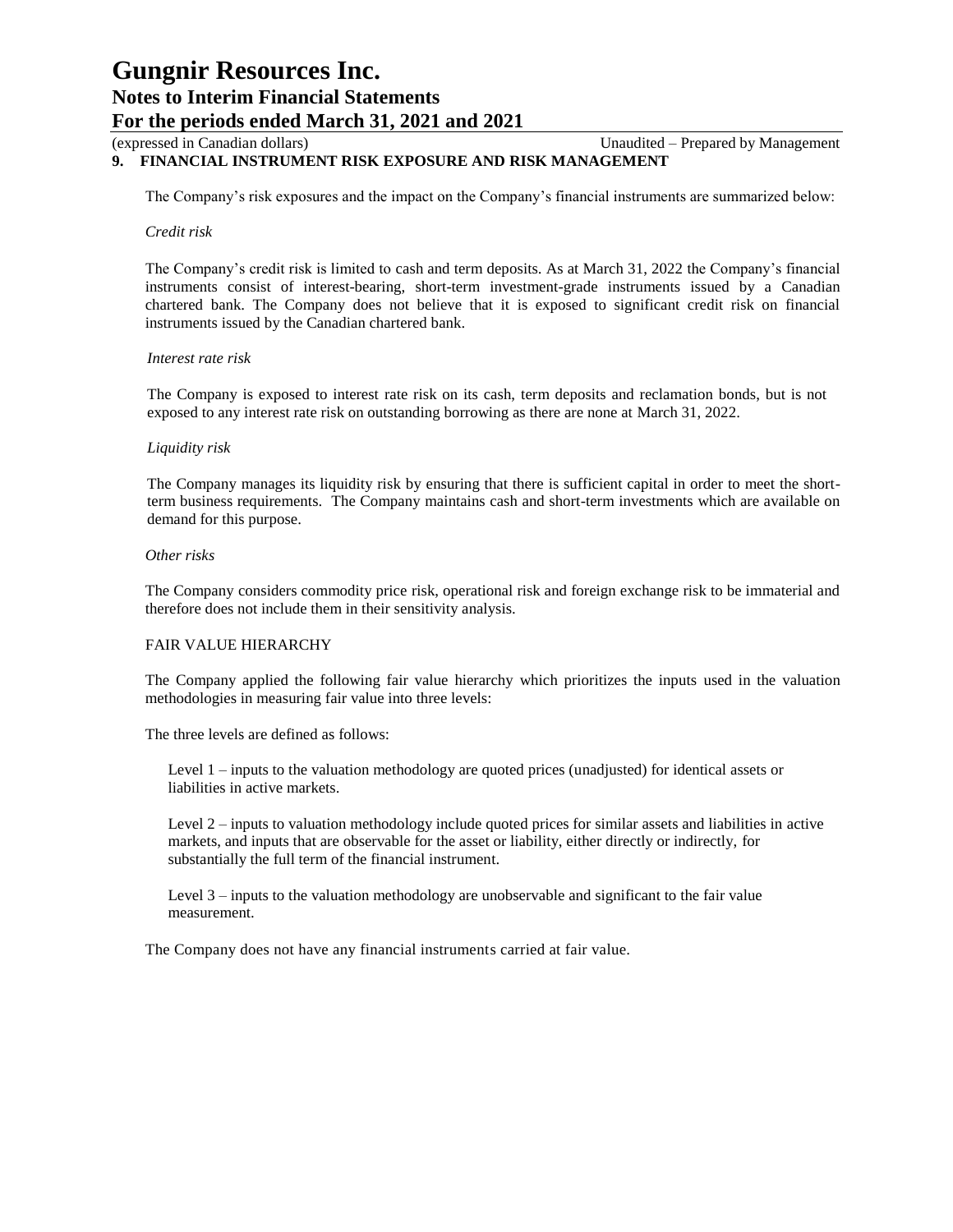### **10. EXPENSES**

The Company's expenses from operations for the periods ended March 31, 2022 and 2021 are detailed as follows:

| General and administration |       | 2022         |               | 2021   |
|----------------------------|-------|--------------|---------------|--------|
| Shareholder and regulatory |       | \$<br>32,764 | <sup>\$</sup> | 15,288 |
| Travel and promotion       |       |              |               | 250    |
| Office                     |       | 3,870        |               | 4,190  |
|                            |       | \$<br>36,634 | <sup>\$</sup> | 19,728 |
|                            |       |              |               |        |
| Compensation               | Note  | 2022         |               | 2021   |
| Consulting fees and wages  | 11    | \$<br>93,352 | \$            | 93,125 |
| Stock-based compensation   | 7, 11 |              |               |        |
|                            |       | \$<br>93,352 | \$            | 93,125 |
|                            |       |              |               |        |
| Professional fees          |       | 2022         |               | 2021   |
| Accounting fees            |       | \$<br>2,400  | \$            | 600    |
| Legal fees                 |       | 783          |               |        |
|                            |       | \$<br>3,183  | \$            | 600    |

### **11. RELATED PARTY TRANSACTIONS**

Related party transactions that are in the normal course of business and have commercial substance are measured at the exchange amount. The following are the related party transactions for the period.

For the period ended March 31, 2022, the Company had the following transactions with related parties:

- Incurred or paid wages of \$81,250 in total to the CEO and CFO of the Company (2021 \$81,250).
- Incurred or paid directors' fees of \$10,000 included in consulting fees and wages (2021 \$10,000).
- Incurred stock-based compensation of \$nil (2021 \$nil).

At March 31, 2022, accounts payable and accrued liabilities include \$nil (2021 - \$nil) due to the related parties of the Company.

(expressed in Canadian dollars) Unaudited – Prepared by Management